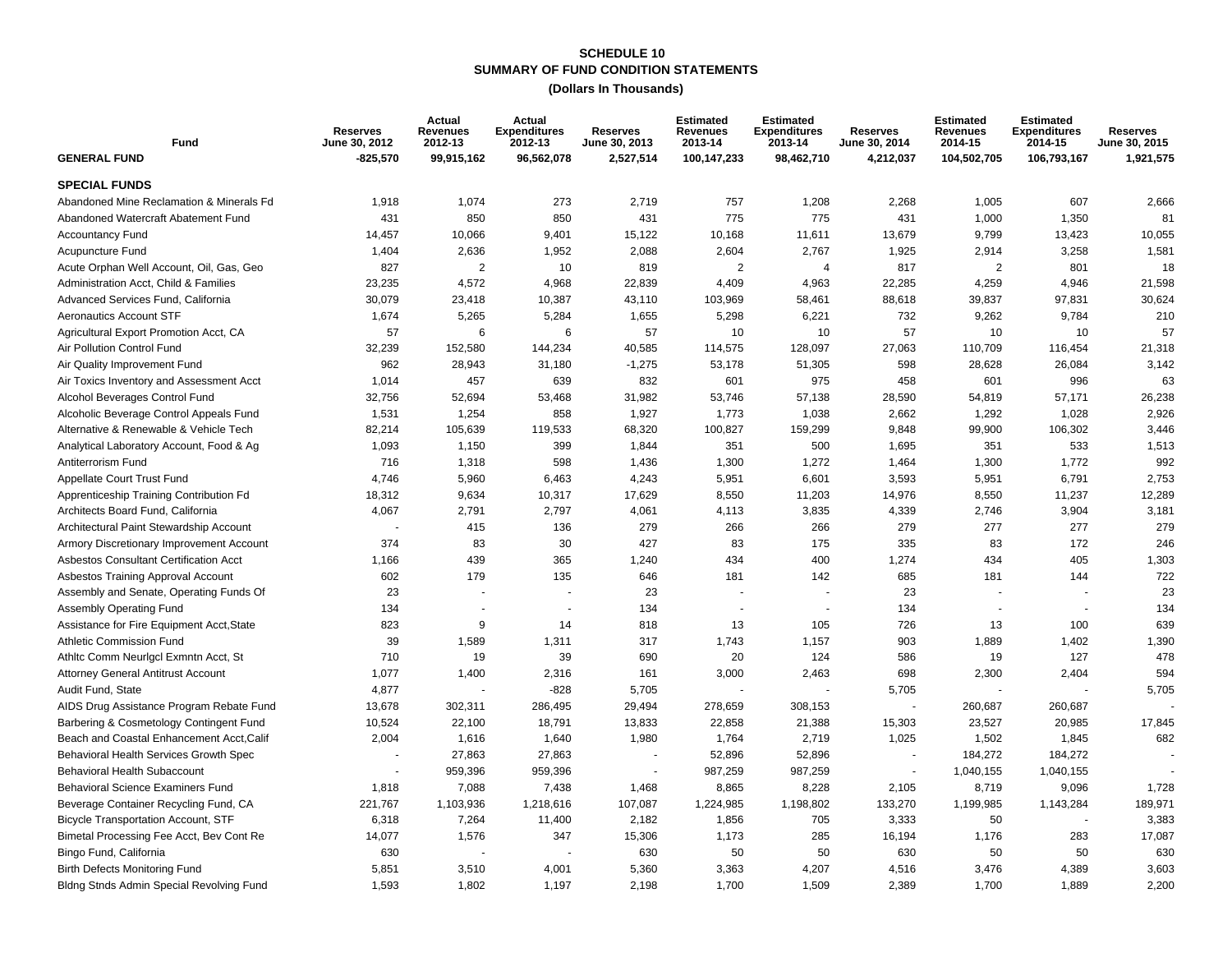| Fund                                            | <b>Reserves</b><br>June 30, 2012 | Actual<br><b>Revenues</b><br>2012-13 | Actual<br><b>Expenditures</b><br>2012-13 | <b>Reserves</b><br>June 30, 2013 | <b>Estimated</b><br><b>Revenues</b><br>2013-14 | <b>Estimated</b><br><b>Expenditures</b><br>2013-14 | <b>Reserves</b><br>June 30, 2014 | <b>Estimated</b><br>Revenues<br>2014-15 | <b>Estimated</b><br><b>Expenditures</b><br>2014-15 | <b>Reserves</b><br>June 30, 2015 |
|-------------------------------------------------|----------------------------------|--------------------------------------|------------------------------------------|----------------------------------|------------------------------------------------|----------------------------------------------------|----------------------------------|-----------------------------------------|----------------------------------------------------|----------------------------------|
| <b>Breast Cancer Control Account</b>            | 7,731                            | 10,380                               | 8,310                                    | 9,801                            | 10,348                                         | 11,870                                             | 8,279                            | 9,848                                   | 11,667                                             | 6,460                            |
| <b>Breast Cancer Fund</b>                       | 77                               | 729                                  | 729                                      | 77                               | 804                                            | 813                                                | 68                               | 804                                     | 803                                                | 69                               |
| <b>Breast Cancer Research Account</b>           | 4,965                            | 10,409                               | 11,064                                   | 4,310                            | 10,313                                         | 12,228                                             | 2,395                            | 9,811                                   | 11,705                                             | 501                              |
| <b>Budget Stabilization Account</b>             |                                  |                                      |                                          |                                  |                                                |                                                    |                                  | $\blacksquare$                          | $-1,591,412$                                       | 1,591,412                        |
| Business Fees Fund, Secty of State's            | 1,318                            | 32,549                               | 32,866                                   | 1,001                            | 41,620                                         | 41,805                                             | 816                              | 53,015                                  | 53,049                                             | 782                              |
| <b>Business Programs Modernization Fund</b>     |                                  |                                      |                                          |                                  | 709                                            |                                                    | 709                              | 1,418                                   | 500                                                | 1,627                            |
| Cal- OSHA Targeted Inspection & Consult         | 26,449                           | 62                                   | 8,200                                    | 18,311                           | $-18,311$                                      |                                                    |                                  |                                         |                                                    |                                  |
| California Memorial Scholarship Fund            | 27                               |                                      |                                          | 27                               |                                                | 4                                                  | 23                               | $\sim$                                  |                                                    | 23                               |
| CalWORKs Maintenance of Effort Subacct          |                                  | 708,671                              | 708,671                                  |                                  | 737,883                                        | 737,883                                            | $\sim$                           | 769,686                                 | 769,686                                            |                                  |
| Cannery Inspection Fund                         | 1,912                            | 2,205                                | 2,099                                    | 2,018                            | 2,177                                          | 2,432                                              | 1,763                            | 2,177                                   | 2,446                                              | 1,494                            |
| Car Wash Worker Fund                            | 3,016                            | 492                                  | 198                                      | 3,310                            | 440                                            | 202                                                | 3,548                            | 440                                     | 209                                                | 3,779                            |
| Car Wash Worker Restitution Fund                | 2,171                            | 360                                  | 50                                       | 2,481                            | 316                                            | 80                                                 | 2,717                            | 316                                     | 80                                                 | 2,953                            |
| Carpet Stewardship Account, IWMF                |                                  | 270                                  | 95                                       | 175                              | 263                                            | 263                                                | 175                              | 275                                     | 275                                                | 175                              |
| Caseload Subacct, Sales Tax Growth Acct         |                                  | 109,365                              | 109,365                                  |                                  | 31,473                                         | 31,473                                             |                                  | 34,620                                  | 34,620                                             |                                  |
| Cemetery Fund                                   | 2,374                            | 2,205                                | 1,971                                    | 2,608                            | 2,161                                          | 2,524                                              | 2,245                            | 2,268                                   | 2,486                                              | 2,027                            |
| Centrl Cst St Vet Cmtry Ft Ord Oper, CA         |                                  |                                      |                                          |                                  | 1,299                                          | 1,197                                              | 102                              | 1,420                                   | 1,420                                              | 102                              |
| Certification Acct, Consumer Affairs Fd         | 1,048                            | 1,127                                | 1,075                                    | 1,100                            | 1,200                                          | 1,180                                              | 1,120                            | 1,200                                   | 1,203                                              | 1,117                            |
| <b>Certification Fund</b>                       | 4,211                            | 1,458                                | 1,585                                    | 4,084                            | 1,464                                          | 1,697                                              | 3,851                            | 1,464                                   | 2,096                                              | 3,219                            |
| Certified Access Specialist Fund                | 828                              | 379                                  | 262                                      | 945                              | 475                                            | 275                                                | 1,145                            | 475                                     | 277                                                | 1,343                            |
| Certified Unified Program Account, State        | 2,852                            | 1,536                                | 1,218                                    | 3,170                            | 1,685                                          | 2,298                                              | 2,557                            | 1,601                                   | 2,290                                              | 1,868                            |
| Charity Bingo Mitigation Fund                   |                                  | 6                                    | 6                                        |                                  | 10                                             | 10                                                 |                                  | 11                                      | 11                                                 |                                  |
| Child Abuse Fund. DOJ                           | 1,697                            | 368                                  | 235                                      | 1,830                            | 368                                            | 392                                                | 1,806                            | 368                                     | 386                                                | 1,788                            |
| Child Care Acct, Child & Families Trust         | 24,587                           | 13,599                               | 10,399                                   | 27,787                           | 13,095                                         | 13,095                                             | 27,787                           | 12,645                                  | 12,645                                             | 27,787                           |
| Child Health and Safety Fund                    | 7,120                            | 4,838                                | 4,447                                    | 7,511                            | 4,799                                          | 7,995                                              | 4,315                            | 4,799                                   | 5,940                                              | 3,174                            |
| Child Performer Services Permit Fund            |                                  | 250                                  |                                          | 250                              | 667                                            | 701                                                | 216                              | 1,000                                   | 625                                                | 591                              |
| Child Poverty & Fam Suppmntl Support SA         |                                  |                                      |                                          |                                  | 11,436                                         |                                                    | 11,436                           | 34,100                                  | 45,536                                             |                                  |
| Childhood Lead Poisoning Prevention Fund        | 65,753                           | 24,533                               | 21,263                                   | 69,023                           | 21,213                                         | 24,549                                             | 65,687                           | 21,213                                  | 24,685                                             | 62,215                           |
| Children & Families First Trust Fd, Cal         | $\Delta$                         | 15,831                               | 15,831                                   | $\overline{4}$                   | 17,797                                         | 17,797                                             | 4                                | 17,602                                  | 17,578                                             | 28                               |
| Children's Health & Human Services Sp Fd        | 77,143                           | 21,434                               | 109,993                                  | -11,416                          | 1,148,828                                      | 829,102                                            | 308,310                          | 1,255,883                               | 1,172,397                                          | 391,796                          |
| Children's Medical Services Rebate Fund         | 37,558                           | 11,320                               | 8,000                                    | 40,878                           | 8,072                                          | 36,979                                             | 11,971                           | 10,090                                  | 10,000                                             | 12,061                           |
| <b>Chiropractic Examiners Fund</b>              | 1,873                            | 3,656                                | 3,235                                    | 2,294                            | 3,459                                          | 3,796                                              | 1,957                            | 6,456                                   | 6,772                                              | 1,641                            |
| Cigarette & Tobacco Products Compliance         | 8,263                            | 1,696                                | 1,199                                    | 8,760                            | 1,518                                          | 1,565                                              | 8,713                            | 1,518                                   | 1,623                                              | 8,608                            |
| Cigarette & Tobacco Products Surtax Fund        | 1,342                            | 7,706                                | 9,058                                    | $-10$                            | 10,094                                         | 10,084                                             |                                  | 9,979                                   | 9,970                                              | 9                                |
| Clandestine Drug Lab Clean-Up Account           | 8                                | -8                                   |                                          |                                  |                                                |                                                    | $\overline{a}$                   | $\overline{\phantom{a}}$                |                                                    |                                  |
| Clean Energy Job Creation Fund                  |                                  |                                      |                                          |                                  | $-28,000$                                      | $-28,500$                                          | 500                              |                                         | 500                                                |                                  |
| Clinical Laboratory Improvement Fund            | 12,688                           | 10,262                               | 7,406                                    | 15,544                           | 11,022                                         | 10,997                                             | 15,569                           | 11,247                                  | 10,745                                             | 16,071                           |
| Clnup Loans Envirnmntl Asst Neighood Act        | 3,525                            | $-23$                                |                                          | 3,502                            | $-40$                                          | 1,000                                              | 2,462                            | 465                                     | 2,500                                              | 427                              |
| Co Medical Svc Subacct, Sales Tax Growth        |                                  | 7,698                                | 7,698                                    |                                  | 4,717                                          | 4,718                                              | $-1$                             | 8,226                                   | 8,226                                              | $-1$                             |
| Coachella Valley Mountains Conservancy          | 18                               |                                      |                                          | 18                               | 5                                              | 5                                                  | 18                               | 30                                      | 30                                                 | 18                               |
| Coastal Access Account, SCCF                    | 2,186                            | 531                                  | 233                                      | 2,484                            | 531                                            | 1,432                                              | 1,583                            | 531                                     | 500                                                | 1,614                            |
| Coastal Act Services Fund                       | 2,742                            | 1,387                                | 669                                      | 3,460                            | 1,269                                          | 682                                                | 4,047                            | 1,269                                   | 677                                                | 4,639                            |
| Collegiate License Plate Fund, Calif            |                                  | 38                                   | 37                                       | $\mathbf{1}$                     | 38                                             | 39                                                 |                                  | 38                                      | 38                                                 |                                  |
| Collins-Dugan Calif Conserv Corps Reimb         | 11,079                           | 30,253                               | 33,170                                   | 8,162                            | 35,594                                         | 33,684                                             | 10,072                           | 37,691                                  | 30,245                                             | 17,518                           |
| Commnty Corrctns Perfmnc Incntvs Fd, St.        | 419                              |                                      | 119                                      | 300                              |                                                | 300                                                |                                  |                                         | $-1$                                               |                                  |
| <b>Community Corrections Growth Special Acc</b> |                                  | 86,757                               | 86,757                                   |                                  | 64,362                                         | 64,362                                             |                                  | 159,889                                 | 159,889                                            |                                  |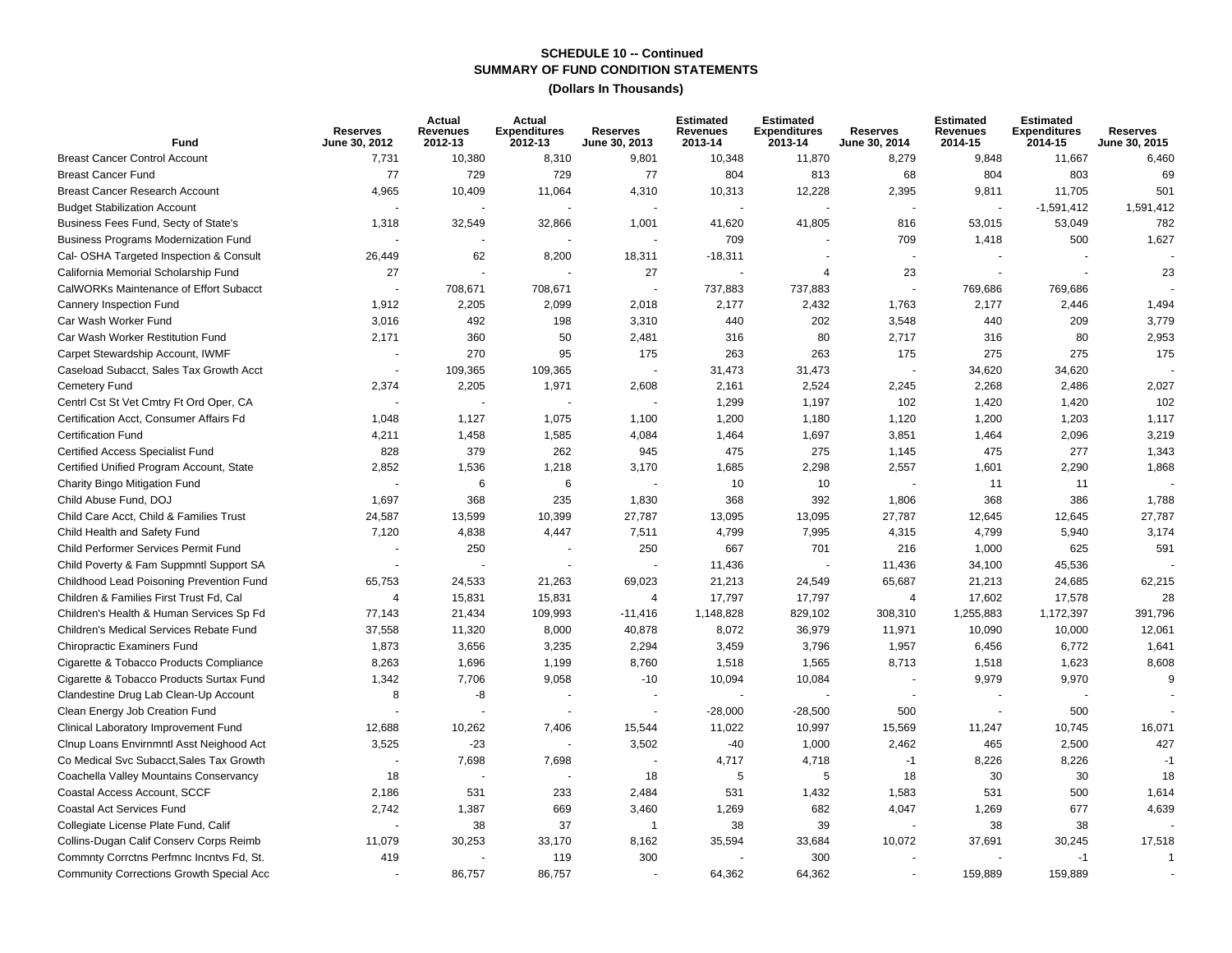| Fund                                          | <b>Reserves</b><br>June 30, 2012 | Actual<br><b>Revenues</b><br>2012-13 | Actual<br><b>Expenditures</b><br>2012-13 | <b>Reserves</b><br>June 30, 2013 | <b>Estimated</b><br><b>Revenues</b><br>2013-14 | <b>Estimated</b><br><b>Expenditures</b><br>2013-14 | Reserves<br>June 30, 2014 | <b>Estimated</b><br><b>Revenues</b><br>2014-15 | <b>Estimated</b><br><b>Expenditures</b><br>2014-15 | <b>Reserves</b><br>June 30, 2015 |
|-----------------------------------------------|----------------------------------|--------------------------------------|------------------------------------------|----------------------------------|------------------------------------------------|----------------------------------------------------|---------------------------|------------------------------------------------|----------------------------------------------------|----------------------------------|
| <b>Community Corrections Subaccount</b>       |                                  | 842,900                              | 842,900                                  |                                  | 998,900                                        | 998,900                                            | ÷,                        | 934,100                                        | 934,100                                            |                                  |
| <b>Community Revitalization Fee Fund</b>      | -1                               | $-1$                                 |                                          |                                  |                                                |                                                    |                           |                                                |                                                    |                                  |
| <b>Construction Management Education Acct</b> | 252                              | 48                                   | 135                                      | 165                              | 55                                             | 86                                                 | 134                       | 55                                             | 174                                                | 15                               |
| Contingent Fd of the Medical Board of CA      | 24,574                           | 52,895                               | 50,971                                   | 26,498                           | 53,100                                         | 58,457                                             | 21,141                    | 55,131                                         | 59,341                                             | 16,931                           |
| Continuing Care Provider Fee Fund             | 1,735                            | 1,004                                | 1,320                                    | 1,419                            | 1,459                                          | 1,352                                              | 1,526                     | 1,459                                          | 1,284                                              | 1,701                            |
| Contractors' License Fund                     | 27,322                           | 55,587                               | 53,956                                   | 28,953                           | 55,081                                         | 61,551                                             | 22,483                    | 55,843                                         | 61,953                                             | 16,373                           |
| Corporations Fund, State                      | 62,274                           | 39,037                               | 43,382                                   | 57,929                           | 20,325                                         | 45,394                                             | 32,860                    | 43,591                                         | 48,559                                             | 27,892                           |
| <b>Corrections Training Fund</b>              | 15,712                           | 19,942                               | 21,003                                   | 14,651                           | 13,571                                         | 22,162                                             | 6,060                     | 19,267                                         | 22,765                                             | 2,562                            |
| Cost of Implementation Account                |                                  |                                      |                                          |                                  | 41,883                                         | 40,175                                             | 1,708                     | 42,105                                         | 41,999                                             | 1,814                            |
| Counties Children & Families Acct             | 31,368                           | 360,454                              | 391,821                                  | $\overline{1}$                   | 346,858                                        | 346,858                                            | $\mathbf{1}$              | 334,858                                        | 334,858                                            | 1                                |
| County School Service Fd Contingency Ac       | 100                              |                                      |                                          | 100                              |                                                |                                                    | 100                       |                                                |                                                    | 100                              |
| <b>Court Collection Account</b>               | 5,437                            | 92,809                               | 92,419                                   | 5,827                            | 85,745                                         | 83,682                                             | 7,890                     | 85,745                                         | 83,370                                             | 10,265                           |
| <b>Court Facilities Trust Fund</b>            | 5,886                            | 96,957                               | 96,266                                   | 6,577                            | 102,084                                        | 104,955                                            | 3,706                     | 105,338                                        | 101,756                                            | 7,288                            |
| Court Interpreters' Fund                      | 263                              | 235                                  | 164                                      | 334                              | 202                                            | 168                                                | 368                       | 202                                            | 164                                                | 406                              |
| <b>Court Reporters Fund</b>                   | 1,346                            | 742                                  | 718                                      | 1,370                            | 656                                            | 891                                                | 1,135                     | 656                                            | 889                                                | 902                              |
| <b>Credit Union Fund</b>                      | 1,730                            | 7,229                                | 7,276                                    | 1,683                            | 8,876                                          | 7,644                                              | 2,915                     | 8,876                                          | 7,650                                              | 4,141                            |
| <b>CURES Fund</b>                             |                                  |                                      |                                          |                                  | 406                                            |                                                    | 406                       | 1,625                                          |                                                    | 2,031                            |
| Dam Safety Fund                               | 1,623                            | 10,887                               | 11,246                                   | 1,264                            | 11,852                                         | 11,907                                             | 1,209                     | 11,838                                         | 12,015                                             | 1,032                            |
| Davis-Dolwig Account                          | $\sim$                           | 10,000                               | 10,000                                   |                                  | 10,000                                         | 10,000                                             | $\overline{\phantom{a}}$  | 10,000                                         | 10,000                                             |                                  |
| Deaf & Disabled Telecomm Prg Admin Comm       | 25,927                           | 34,512                               | 50,602                                   | 9,837                            | 43,619                                         | 52,480                                             | 976                       | 72,499                                         | 63,471                                             | 10,004                           |
| Dealers' Record of Sale Special Account       | 12,549                           | 22,551                               | 23,211                                   | 11,889                           | 28,507                                         | 31,109                                             | 9,287                     | 22,807                                         | 30,782                                             | 1,312                            |
| Debt & Investment Advisory Comm Fund, Cal     | 4,866                            | 1,989                                | 2,323                                    | 4,532                            | 2,077                                          | 2,917                                              | 3,692                     | 2,077                                          | 2,865                                              | 2,904                            |
| Debt Limit Allocation Committee Fund, Cal     | 3,454                            | 1,251                                | 1,235                                    | 3,470                            | 1,008                                          | 1,361                                              | 3,117                     | 1,008                                          | 1,411                                              | 2,714                            |
| Deficit Recovery Bond Retirement Sinking      | 1,453                            | 8,038                                | 1,714                                    | 7,777                            | 39,755                                         | 39,735                                             | 7,797                     | 1,632,758                                      | 1,632,737                                          | 7,818                            |
| Dental Assistant Fund, State                  | 2,434                            | 1,758                                | 1,468                                    | 2,724                            | 1,717                                          | 1,821                                              | 2,620                     | 1,735                                          | 1,887                                              | 2,468                            |
| Dental Hygiene Fund, State                    | 868                              | 960                                  | 1,240                                    | 588                              | 1,350                                          | 1,514                                              | 424                       | 1,755                                          | 1,583                                              | 596                              |
| Dentally Underserved Account                  | 1,873                            | 6                                    | $\overline{1}$                           | 1,878                            | 10                                             | 132                                                | 1,756                     | 10                                             | 133                                                | 1,633                            |
| Dentistry Fund, State                         | 6,313                            | 8,121                                | 9,662                                    | 4,772                            | 10,816                                         | 12,131                                             | 3,457                     | 9,732                                          | 12,454                                             | 735                              |
| Department of Agriculture Account, Ag Fd      | 55,705                           | 123,687                              | 127,130                                  | 52,262                           | 152,396                                        | 146,187                                            | 58,471                    | 133,443                                        | 143,133                                            | 48,781                           |
| Developmental Disabilities Prog Dev Fund      | $-110$                           | 5,468                                | 5,358                                    |                                  | 6,209                                          | 6,209                                              | $\overline{\phantom{a}}$  | 6,209                                          | 6,129                                              | 80                               |
| Developmental Disabilities Services Acct      | 151                              |                                      |                                          | 151                              | 150                                            | 150                                                | 151                       | 150                                            | 150                                                | 151                              |
| Diesel Emission Reduction Fund                | 3,265                            | 72                                   | $\overline{a}$                           | 3,337                            | 70                                             | ÷,                                                 | 3,407                     | 70                                             |                                                    | 3,477                            |
| Disability Access & Education Revolv Fd       |                                  | 158                                  |                                          | 158                              | 555                                            | 619                                                | 94                        | 555                                            | 625                                                | 24                               |
| <b>Disability Access Account</b>              | 2,830                            | 5,734                                | 6,097                                    | 2,467                            | 8,198                                          | 6,641                                              | 4,024                     | 8,198                                          | 6,574                                              | 5,648                            |
| <b>Disaster Relief Fund</b>                   | -1                               |                                      |                                          | $\mathbf{1}$                     |                                                |                                                    | $\mathbf{1}$              |                                                |                                                    |                                  |
| <b>Dispensing Opticians Fund</b>              | 344                              | 176                                  | 212                                      | 308                              | 181                                            | 325                                                | 164                       | 181                                            | 330                                                | 15                               |
| Dist Attorney & Public Defender Subaccnt      |                                  | 14,600                               | 14,600                                   |                                  | 17,100                                         | 17,100                                             | ÷,                        | 15,800                                         | 15,800                                             |                                  |
| Dist. Attorney & Pub. Defender Growth SA      |                                  | 5,783                                | 5,783                                    |                                  | 4,291                                          | 4,291                                              | L,                        | 10,659                                         | 10,659                                             |                                  |
| Domestic Violence Trng & Education Fund       | 106                              | 572                                  | 664                                      | 14                               | 596                                            | 602                                                | 8                         | 596                                            | 572                                                | 32                               |
| Drinking Water Operator Cert Special Act      | 2,865                            | 1,423                                | 1,386                                    | 2,902                            | 1,509                                          | 1,832                                              | 2,579                     | 1,509                                          | 1,956                                              | 2,132                            |
| Drinking Water Treatment & Research Fund      | 2,604                            | $-2,604$                             |                                          |                                  |                                                |                                                    |                           | $\overline{\phantom{a}}$                       |                                                    |                                  |
| Driver Training Penalty Assessment Fund       | 4,672                            | 1,607                                | 1,514                                    | 4,765                            | 1,669                                          | 1,679                                              | 4,755                     | 1,673                                          | 1,674                                              | 4,754                            |
| Driving Under-the-Influence Prog Lic Trs      | 519                              | 1,388                                | 1,605                                    | 302                              | 1,792                                          | 1,818                                              | 276                       | 1,792                                          | 1,947                                              | 121                              |
| Drug and Device Safety Fund                   | 6,934                            | 4,159                                | 4,926                                    | 6,167                            | 4,235                                          | 6,339                                              | 4,063                     | 4,233                                          | 6,378                                              | 1,918                            |
| <b>DNA Identification Fund</b>                | 32,788                           | 65,518                               | 75,259                                   | 23,047                           | 67,237                                         | 75,761                                             | 14,523                    | 65,224                                         | 77,337                                             | 2,410                            |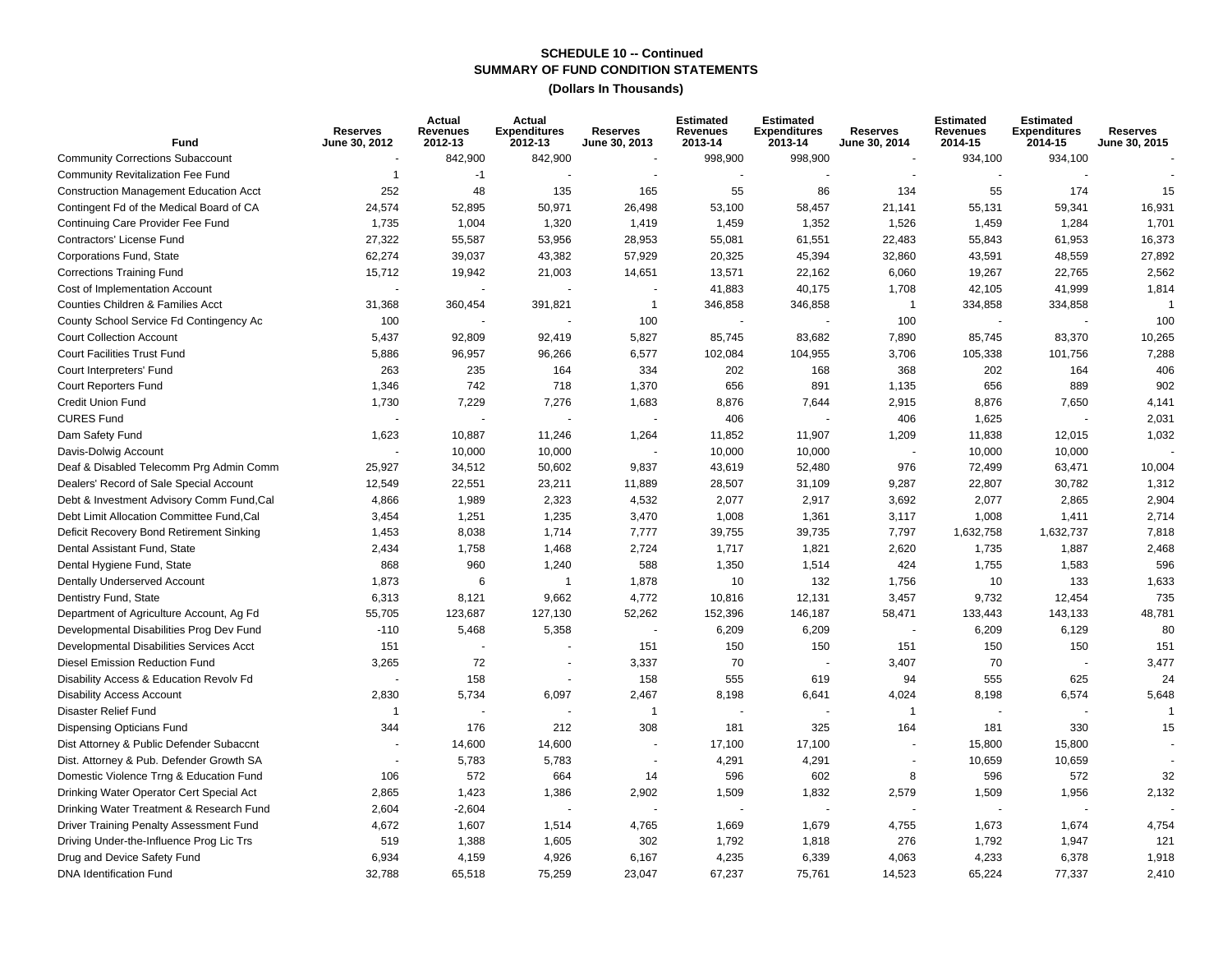| Fund                                            | <b>Reserves</b><br>June 30, 2012 | Actual<br><b>Revenues</b><br>2012-13 | Actual<br><b>Expenditures</b><br>2012-13 | <b>Reserves</b><br>June 30, 2013 | <b>Estimated</b><br>Revenues<br>2013-14 | <b>Estimated</b><br><b>Expenditures</b><br>2013-14 | <b>Reserves</b><br>June 30, 2014 | <b>Estimated</b><br><b>Revenues</b><br>2014-15 | <b>Estimated</b><br><b>Expenditures</b><br>2014-15 | <b>Reserves</b><br>June 30, 2015 |
|-------------------------------------------------|----------------------------------|--------------------------------------|------------------------------------------|----------------------------------|-----------------------------------------|----------------------------------------------------|----------------------------------|------------------------------------------------|----------------------------------------------------|----------------------------------|
| Earthquake Emergency Invest Acct-NDA Fd         | 47                               |                                      |                                          | 47                               |                                         |                                                    | 47                               |                                                |                                                    | 47                               |
| Earthquake Risk Reduction Fund of 1996          | 685                              | 1,000                                | 1,000                                    | 685                              | 1,000                                   | 1,000                                              | 685                              | 1,000                                          | 1,000                                              | 685                              |
| Education Acct, Child & Families TrustFd        | 21,121                           | 22,638                               | 9,810                                    | 33,949                           | 21,605                                  | 21,800                                             | 33,754                           | 21,050                                         | 21,050                                             | 33,754                           |
| <b>Educational Telecommunication Fund</b>       | 643                              |                                      | 26                                       | 617                              |                                         | 263                                                | 354                              |                                                | 263                                                | 91                               |
| Electric Program Investment Charge Fund         | $\overline{1}$                   | 12,508                               | 558                                      | 11,951                           | 196,113                                 | 193,391                                            | 14,673                           | 172,300                                        | 185,468                                            | 1,505                            |
| <b>Electrician Certification Fund</b>           | 6,079                            | 2,452                                | 1,538                                    | 6,993                            | 2,530                                   | 2,607                                              | 6,916                            | 2,530                                          | 2,681                                              | 6,765                            |
| Electronic and Appliance Repair Fund            | 1,935                            | 2,373                                | 2,157                                    | 2,151                            | 2,394                                   | 2,675                                              | 1,870                            | 2,389                                          | 2,843                                              | 1,416                            |
| Electronic Waste Recovery & Recycling           | 105,988                          | 87,201                               | 89,338                                   | 103,851                          | 54,524                                  | 91,775                                             | 66,600                           | 82,954                                         | 101,008                                            | 48,546                           |
| <b>Elevator Safety Account</b>                  | 17,363                           | 28,722                               | 19,596                                   | 26,489                           | 26,587                                  | 21,992                                             | 31,084                           | 26,587                                         | 22,010                                             | 35,661                           |
| Emerg Medical Srvcs Trng Prog Approvl Fd        | 152                              | 229                                  | 327                                      | 54                               | 371                                     | 381                                                | 44                               | 371                                            | 390                                                | 25                               |
| Emergency Food Assistance Program Fund          | 603                              | 434                                  | 602                                      | 435                              | 596                                     | 432                                                | 599                              | 625                                            | 594                                                | 630                              |
| Emergency Medical Air Transportation Act        | 13,801                           | 8,921                                | 5,539                                    | 17,183                           | 10,297                                  | 11,537                                             | 15,943                           | 10,297                                         | 9,133                                              | 17,107                           |
| <b>Emergency Medical Services Personnel Fnd</b> | 1,214                            | 2,227                                | 1,544                                    | 1,897                            | 2,103                                   | 1,963                                              | 2,037                            | 1,968                                          | 1,994                                              | 2,011                            |
| Emergency Medical Technician Cert Fund          | 375                              | 1,645                                | 1,501                                    | 519                              | 1,903                                   | 1,643                                              | 779                              | 1,903                                          | 1,616                                              | 1,066                            |
| Emergency Telephone Number Acct, State          | 56,172                           | 107,311                              | 102,279                                  | 61,204                           | 94,412                                  | 119,022                                            | 36,594                           | 107,901                                        | 116,918                                            | 27,577                           |
| <b>Employment Development Contingent Fund</b>   | 6,679                            | 56,843                               | 63,522                                   |                                  | 83,919                                  | 83,919                                             |                                  | 117,653                                        | 117,653                                            |                                  |
| Employment Developmnt Dept Benefit Audit        | $-1$                             | 15,389                               | 15,388                                   | $\overline{\phantom{a}}$         | 16,080                                  | 16,080                                             | $\sim$                           | 11,690                                         | 11,690                                             |                                  |
| Energy Conservation Assistance Ac, State        | 39,627                           | 2,676                                | 24,542                                   | 17,761                           | 30,330                                  | 48,091                                             | $\overline{a}$                   | 2,196                                          | 2,196                                              |                                  |
| Energy Facility License and Compliance          | 5,235                            | 2,855                                | 2,493                                    | 5,597                            | 3,184                                   | 3,532                                              | 5,249                            | 3,829                                          | 3,416                                              | 5,662                            |
| <b>Energy Resources Programs Account</b>        | $-9,994$                         | 116,917                              | 65,475                                   | 41,448                           | 72,879                                  | 84,784                                             | 29,543                           | 74,364                                         | 89,562                                             | 14,345                           |
| Energy Resources Surcharge Fund                 | 45,209                           | $-45,233$                            |                                          | $-24$                            | 24                                      |                                                    |                                  |                                                |                                                    |                                  |
| Energy Tech Research, Dev, & Demo Acct          | 2,924                            | $\overline{2}$                       | 12                                       | 2,914                            | 2                                       | 2,480                                              | 436                              | 2                                              |                                                    | 438                              |
| Enhanced Fleet Mod Subacct, HiPollRprRmvl       | 20,325                           | 30,176                               | 34,645                                   | 15,856                           | 30,427                                  | 44,572                                             | 1,711                            | 40,736                                         | 40,638                                             | 1,809                            |
| Enhancing Law Enforcement Act Growth SA         |                                  |                                      |                                          |                                  |                                         |                                                    |                                  | 7,181                                          | 7,181                                              |                                  |
| Enhancing Law Enforcement Activities Sub        |                                  | 489,900                              | 489,900                                  |                                  | 489,900                                 | 489,900                                            |                                  | 489,900                                        | 489,900                                            |                                  |
| Enterprise Zone Fund                            | 2,168                            | 2,602                                | 1,184                                    | 3,586                            | 1,567                                   | 1,492                                              | 3,661                            | 985                                            | 1,375                                              | 3,271                            |
| Entertainment Work Permit Fund                  | 24                               | 292                                  | 13                                       | 303                              | 38                                      | 72                                                 | 269                              | 38                                             | 307                                                |                                  |
| Environmental Enhancement and Mitigation        | 9,690                            | 10,103                               | 3,547                                    | 16,246                           | 7,048                                   | 11,200                                             | 12,094                           | 12,185                                         | 18,097                                             | 6,182                            |
| <b>Environmental Enhancement Fund</b>           | 2,165                            | 66                                   | 348                                      | 1,883                            | 118                                     | 358                                                | 1,643                            | 122                                            | 759                                                | 1,006                            |
| Environmental Laboratory Improvement Fnd        | 1,093                            | 2,594                                | 2,532                                    | 1,155                            | 2,905                                   | 3,205                                              | 855                              | 2,905                                          | 3,154                                              | 606                              |
| Environmental License Plate Fund, Calif         | 7,783                            | 39,846                               | 39,863                                   | 7,766                            | 43,251                                  | 42,625                                             | 8,392                            | 44,126                                         | 48,727                                             | 3,791                            |
| <b>Environmental Protection Trust Fund</b>      | 125                              |                                      |                                          | 125                              |                                         |                                                    | 125                              |                                                |                                                    | 125                              |
| <b>Environmental Quality Assessment Fund</b>    | 222                              | $\mathbf{1}$                         | 36                                       | 187                              | -1                                      | $\overline{7}$                                     | 181                              | 1                                              |                                                    | 182                              |
| <b>Environmental Water Fund</b>                 | 77                               |                                      | $\overline{\phantom{a}}$                 | 77                               |                                         |                                                    | 77                               |                                                |                                                    | 77                               |
| Equality in Prv & Svcs Domestic Abuse Fd        | 205                              | 90                                   | 98                                       | 197                              | 88                                      | 103                                                | 182                              | 88                                             | 103                                                | 167                              |
| <b>Expedited Site Remediation Trust Fund</b>    | 2,276                            | 562                                  |                                          | 2,838                            | $\overline{2}$                          | 64                                                 | 2,776                            | $\mathbf{2}$                                   | 2,775                                              | 3                                |
| <b>Export Document Program Fund</b>             | 1,940                            | 392                                  | 204                                      | 2,128                            | 377                                     | 506                                                | 1,999                            | 377                                            | 534                                                | 1,842                            |
| <b>Exposition Park Improvement Fund</b>         | 3,767                            | 6,697                                | 7,569                                    | 2,895                            | 6,537                                   | 8,002                                              | 1,430                            | 6,537                                          | 7,896                                              | 71                               |
| Fair and Exposition Fund                        | 8,173                            | 1,609                                | 3,979                                    | 5,803                            | 1,004                                   | 1,369                                              | 5,438                            | 1,004                                          | 1,277                                              | 5,165                            |
| False Claims Act Fund                           | 6,467                            | 7,739                                | 9,803                                    | 4,403                            | 48,709                                  | 12,364                                             | 40,748                           | $-11,287$                                      | 12,282                                             | 17,179                           |
| Family Law Trust Fund                           | 1,834                            | 2,012                                | 1,458                                    | 2,388                            | 2,013                                   | 2,818                                              | 1,583                            | 2,013                                          | 2,775                                              | 821                              |
| Family Support Subaccount, Sales Tax Acc        |                                  |                                      |                                          |                                  | 300,000                                 | 300,000                                            |                                  | 900,000                                        | 900,000                                            |                                  |
| Farm & Ranch Solid Waste Cleanup & Abate        | 2,116                            | 962                                  | 547                                      | 2,531                            | $\overline{2}$                          | 1,145                                              | 1,388                            | $\mathbf{2}$                                   | 1,180                                              | 210                              |
| <b>Farmworker Remedial Account</b>              | 570                              | 255                                  | 58                                       | 767                              | 241                                     | 102                                                | 906                              | 241                                            | 102                                                | 1,045                            |
| Film Promotion and Marketing Fund               | $\overline{7}$                   | $\overline{7}$                       | 3                                        | 11                               | 10                                      | 10                                                 | 11                               | 10                                             | 10                                                 | 11                               |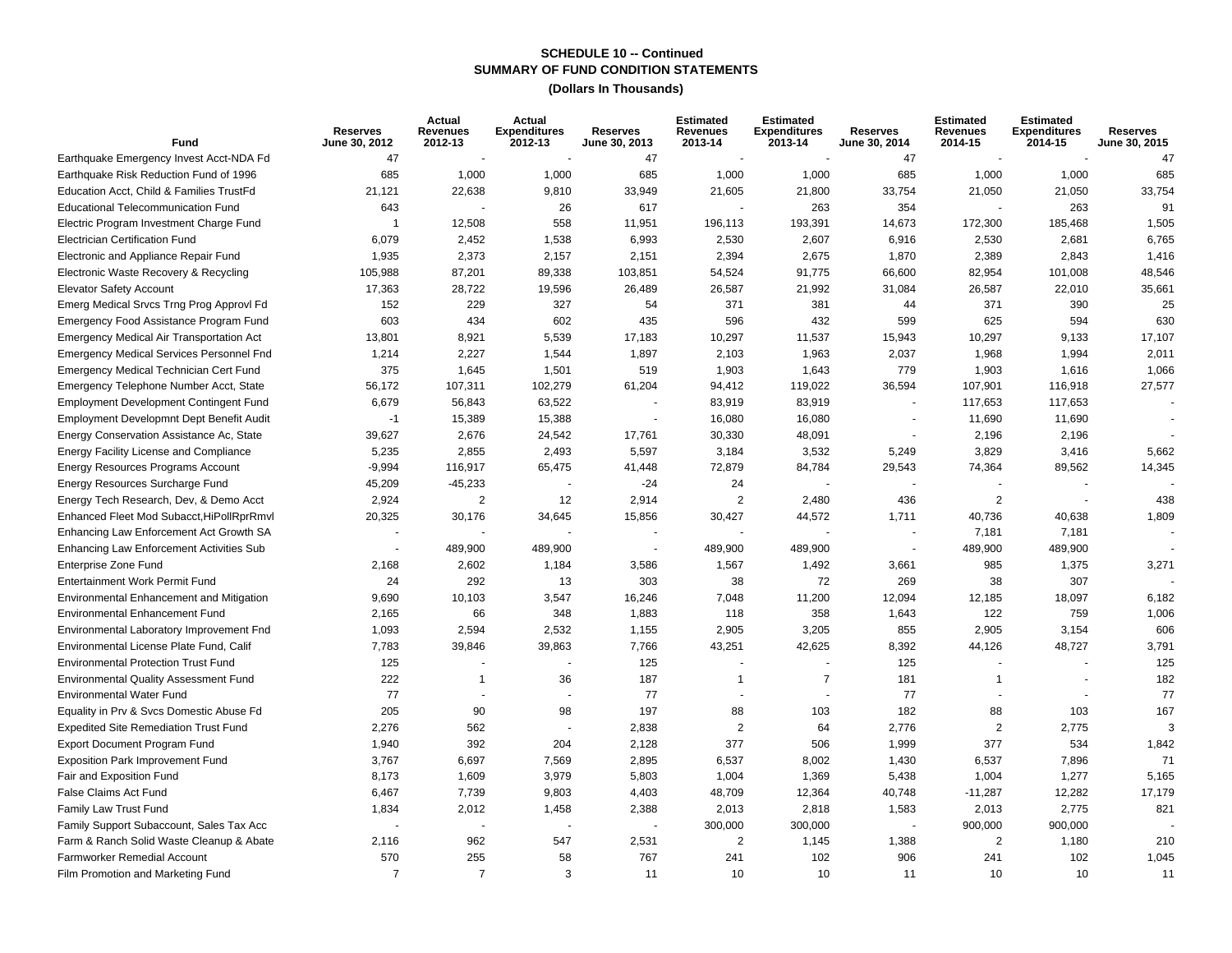| Fund                                            | <b>Reserves</b><br>June 30, 2012 | Actual<br><b>Revenues</b><br>2012-13 | Actual<br><b>Expenditures</b><br>2012-13 | <b>Reserves</b><br>June 30, 2013 | <b>Estimated</b><br><b>Revenues</b><br>2013-14 | <b>Estimated</b><br><b>Expenditures</b><br>2013-14 | <b>Reserves</b><br>June 30, 2014 | <b>Estimated</b><br><b>Revenues</b><br>2014-15 | <b>Estimated</b><br><b>Expenditures</b><br>2014-15 | <b>Reserves</b><br>June 30, 2015 |
|-------------------------------------------------|----------------------------------|--------------------------------------|------------------------------------------|----------------------------------|------------------------------------------------|----------------------------------------------------|----------------------------------|------------------------------------------------|----------------------------------------------------|----------------------------------|
| <b>Financial Institutions Fund</b>              | 11,577                           | 24,862                               | 25,880                                   | 10,559                           | 25,645                                         | 26,496                                             | 9,708                            | 25,645                                         | 26,572                                             | 8,781                            |
| <b>Financial Responsibility Penalty Account</b> | 950                              | $-139$                               |                                          | 811                              |                                                |                                                    | 811                              |                                                |                                                    | 811                              |
| <b>Fingerprint Fees Account</b>                 | 18,088                           | 65,432                               | 62,807                                   | 20,713                           | 65,696                                         | 71,199                                             | 15,210                           | 65,696                                         | 70,296                                             | 10,610                           |
| Fire and Arson Training Fund, Calif             | 1,783                            | 2,240                                | 2,853                                    | 1,170                            | 2,408                                          | 3,256                                              | 322                              | 2,900                                          | 3,215                                              | $\overline{7}$                   |
| Fire Marshal Fireworks Enf & Disp Fd, St        | 266                              |                                      | 163                                      | 103                              |                                                | $\mathbf{1}$                                       | 102                              | 1,200                                          | 617                                                | 685                              |
| Fire Marshal Licensing & Cert Fund, St          | 1,875                            | 2,123                                | 1,864                                    | 2,134                            | 2,120                                          | 2,854                                              | 1,400                            | 2,468                                          | 2,860                                              | 1,008                            |
| Firearm Safety Account                          | 1,692                            | 951                                  | 289                                      | 2,354                            | 1,251                                          | 345                                                | 3,260                            | 1,001                                          | 340                                                | 3,921                            |
| Firearms Safety and Enforcement SpecI Fd        | 2,985                            | 8,007                                | 3,361                                    | 7,631                            | 10,979                                         | 3,532                                              | 15,078                           | 8,786                                          | 3,495                                              | 20,369                           |
| <b>Fiscal Recovery Fund</b>                     | 537,024                          | 1,445,674                            | 1,325,626                                | 657,072                          | 1,516,000                                      | 1,514,123                                          | 658,949                          | 1,618,000                                      | 1,615,788                                          | 661,161                          |
| Fish and Game Preservation Fund                 | 92,947                           | 93,523                               | 92,984                                   | 93,486                           | 94,322                                         | 116,371                                            | 71,437                           | 95,012                                         | 113,357                                            | 53,092                           |
| Fish and Wildlife Pollution Account             | 315                              | 1,032                                | 1,201                                    | 146                              | 905                                            | 995                                                | 56                               | 878                                            | 885                                                | 49                               |
| Food Safety Fund                                | 7,900                            | 7,448                                | 6,808                                    | 8,540                            | 7,345                                          | 7,822                                              | 8,063                            | 7,345                                          | 7,816                                              | 7,592                            |
| Foreclosure Consultant Regulation Fund          | 11                               | $\overline{1}$                       |                                          | 12                               | $\overline{1}$                                 | $\sim$                                             | 13                               | $\mathbf{1}$                                   |                                                    | 14                               |
| Foster and Small Family Insurance Fund          | 3,519                            |                                      | 343                                      | 3,176                            | $-2,300$                                       | $\overline{\phantom{a}}$                           | 876                              | $\sim$                                         |                                                    | 876                              |
| Funeral Directors and Embalmers Fund, St        | 1,769                            | 1,268                                | 1,385                                    | 1,652                            | 1,240                                          | 1,818                                              | 1,074                            | 1,304                                          | 1,852                                              | 526                              |
| Gambling Addiction Program Fund                 | 514                              | 195                                  | 160                                      | 549                              | 341                                            | 159                                                | 731                              | 205                                            | 154                                                | 782                              |
| Gambling Control Fines & Penalties Acct         | 1,924                            | 729                                  | 39                                       | 2,614                            | 151                                            | 48                                                 | 2,717                            | 151                                            | 47                                                 | 2,821                            |
| <b>Gambling Control Fund</b>                    | 13,080                           | 18,540                               | 10,112                                   | 21,508                           | 18,540                                         | 13,274                                             | 26,774                           | 18,540                                         | 12,846                                             | 32,468                           |
| Garment Industry Regulations Fund               | 3,943                            | 3,005                                | 2,811                                    | 4,137                            | 2,874                                          | 3,060                                              | 3,951                            | 2,874                                          | 3,098                                              | 3,727                            |
| Garment Manufacturers Special Account           | 2,285                            | 416                                  | 167                                      | 2,534                            | 401                                            | 500                                                | 2,435                            | 401                                            | 500                                                | 2,336                            |
| Gas Consumption Surcharge Fund                  | 353,811                          | 427,856                              | 764,848                                  | 16,819                           | 571,605                                        | 588,104                                            | 320                              | 586,874                                        | 587,097                                            | 97                               |
| General Growth Subacct, Sales Tax Growth        |                                  | 74,094                               | 74,094                                   |                                  | 69,525                                         | 69,525                                             | $\blacksquare$                   | 161,428                                        | 161,428                                            |                                  |
| Genetic Disease Testing Fund                    | 7,025                            | 108,267                              | 110,833                                  | 4,459                            | 105,115                                        | 108,989                                            | 585                              | 121,537                                        | 116,912                                            | 5,210                            |
| Geology and Geophysics Account PELS Fund        | 1,060                            | 1,055                                | 1,049                                    | 1,066                            | 998                                            | 1,385                                              | 679                              | 1,062                                          | 1,395                                              | 346                              |
| Geothermal Resources Development Account        | $-245$                           | 3,155                                | 2,911                                    | $-1$                             | 2,800                                          | 2,770                                              | 29                               | 2,800                                          | 2,770                                              | 59                               |
| Glass Processing Fee Account                    | $-2,053$                         | 65,463                               | 58,812                                   | 4,598                            | 65,178                                         | 59,903                                             | 9,873                            | 57,715                                         | 59,726                                             | 7,862                            |
| Graphic Design License Plate Account            | 2,181                            | 2,162                                | 2,787                                    | 1,556                            | 2,413                                          | 2,880                                              | 1,089                            | 2,778                                          | 2,863                                              | 1,004                            |
| Greenhouse Gas Reduction Fund                   |                                  | 257,433                              |                                          | 257,433                          | 197                                            | 31,892                                             | 225,738                          | 640,328                                        | 845,229                                            | 20,837                           |
| Guide Dogs for the Blind Fund                   | 163                              | 149                                  | 189                                      | 123                              | 149                                            | 200                                                | 72                               | 149                                            | 204                                                | 17                               |
| <b>Habitat Conservation Fund</b>                | 18,015                           | 6,147                                | 7,426                                    | 16,736                           | 9,432                                          | 11,557                                             | 14,611                           | 8,840                                          | 8,345                                              | 15,106                           |
| Hatchery and Inland Fisheries Fund              | 11,506                           | 20,567                               | 21,955                                   | 10,118                           | 20,513                                         | 22,791                                             | 7,840                            | 20,696                                         | 20,426                                             | 8,110                            |
| Hazardous & Idle-Deserted Well Abate Fnd        | 587                              | 171                                  | 178                                      | 580                              | 279                                            | 125                                                | 734                              | 277                                            | 225                                                | 786                              |
| Hazardous Liquid Pipeline Safety Calif          | 7,028                            | 3,029                                | 1,754                                    | 8,303                            | 3,345                                          | 3,413                                              | 8,235                            | 3,345                                          | 3,398                                              | 8,182                            |
| Hazardous Spill Prevention Acct, RAPRF          | 2                                |                                      |                                          | $\overline{2}$                   |                                                |                                                    | 2                                | $\sim$                                         |                                                    |                                  |
| Hazardous Waste Control Account                 | 27,260                           | 46,876                               | 45,297                                   | 28,839                           | 49,634                                         | 52,651                                             | 25,822                           | 47,752                                         | 56,080                                             | 17,494                           |
| Health Care Benefits Fund                       | 786                              | 1,997                                | 1,997                                    | 786                              | 2,000                                          | 2,000                                              | 786                              | 2,000                                          | 2,000                                              | 786                              |
| Health Data & Planning Fund, CA                 | 18,088                           | 25,514                               | 25,757                                   | 17,845                           | 25,963                                         | 29,397                                             | 14,411                           | 38,366                                         | 32,302                                             | 20,475                           |
| Health Ed Acct, Cig & Tob Pr Surtax             | 18,987                           | 63,529                               | 70,735                                   | 11,781                           | 60,314                                         | 65,210                                             | 6,885                            | 58,737                                         | 62,400                                             | 3,222                            |
| Health Information Technology & Exchange        |                                  | 7,119                                | 7,119                                    | ÷,                               | 21,000                                         | 21,000                                             | $\blacksquare$                   | 9,798                                          | 9,798                                              |                                  |
| Health Statistics Special Fund                  | 3,265                            | 20,974                               | 21,349                                   | 2,890                            | 22,515                                         | 23,936                                             | 1,469                            | 24,579                                         | 23,962                                             | 2,086                            |
| Health Subaccount. Sales Tax Account            |                                  | 351,716                              | 351,716                                  |                                  | 398,555                                        | 398,555                                            | $\blacksquare$                   | 518,213                                        | 518,213                                            |                                  |
| Heritage Enrichment Resource Fund               | 27                               | 61                                   | 3                                        | 85                               | 61                                             | 48                                                 | 98                               | 61                                             | 49                                                 | 110                              |
| Heritage Fund, California                       | 60                               |                                      |                                          | 60                               |                                                |                                                    | 60                               |                                                |                                                    | 60                               |
| High Polluter Repair or Removal Account         | 10,945                           | 34,642                               | 29,592                                   | 15,995                           | 35,680                                         | 41,664                                             | 10,011                           | 36,020                                         | 40,556                                             | 5,475                            |
| High-Cost Fund-A Admin Committee Fd, Cal        | $-2,622$                         | 53,271                               | 34,886                                   | 15,763                           | 33,974                                         | 40,228                                             | 9,509                            | 32,530                                         | 39,353                                             | 2,686                            |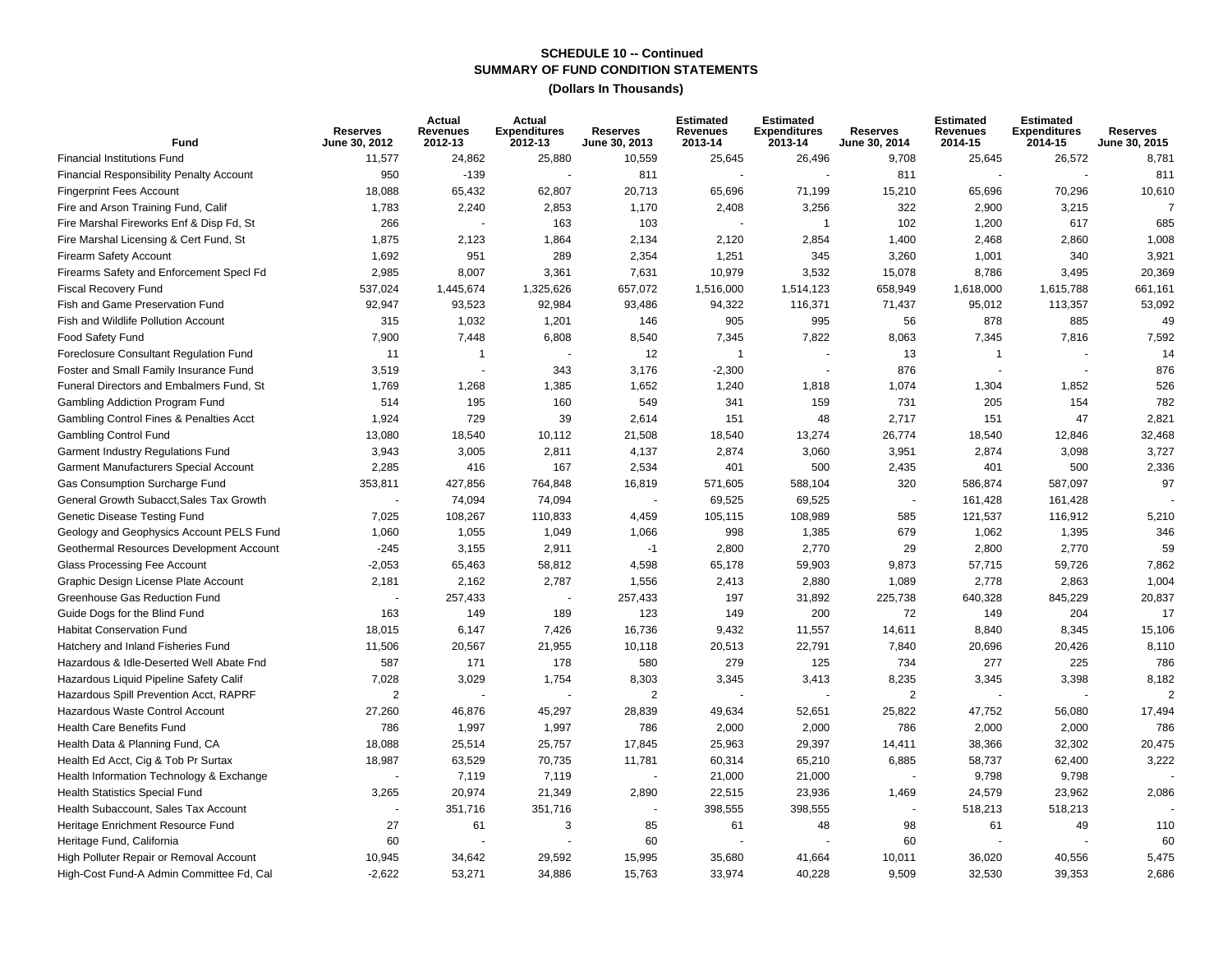| Fund                                     | <b>Reserves</b><br>June 30, 2012 | Actual<br><b>Revenues</b><br>2012-13 | Actual<br><b>Expenditures</b><br>2012-13 | <b>Reserves</b><br>June 30, 2013 | <b>Estimated</b><br>Revenues<br>2013-14 | <b>Estimated</b><br><b>Expenditures</b><br>2013-14 | <b>Reserves</b><br>June 30, 2014 | <b>Estimated</b><br><b>Revenues</b><br>2014-15 | <b>Estimated</b><br><b>Expenditures</b><br>2014-15 | <b>Reserves</b><br>June 30, 2015 |
|------------------------------------------|----------------------------------|--------------------------------------|------------------------------------------|----------------------------------|-----------------------------------------|----------------------------------------------------|----------------------------------|------------------------------------------------|----------------------------------------------------|----------------------------------|
| High-Cost Fund-B Admin Committee Fd, Cal | 16.698                           | 51,502                               | 25,316                                   | 42,884                           | 106,119                                 | 29,488                                             | 119,515                          | 59.422                                         | 22.242                                             | 156,695                          |
| Highway Account, State, STF              | 510,294                          | 3,158,691                            | 3,086,231                                | 582,754                          | 3,783,260                               | 3,533,853                                          | 832,161                          | 3,796,636                                      | 3,286,900                                          | 1,341,897                        |
| Highway Users Tax Account, TTF           | $-749$                           | 1,543,476                            | 1,542,727                                | $\sim$                           | 1,859,935                               | 1,859,935                                          |                                  | 1,759,482                                      | 1,759,482                                          |                                  |
| Historic Property Maintenance Fund       | $-164$                           | 1,846                                | 1,504                                    | 178                              | 1,878                                   | 1,008                                              | 1,048                            | 670                                            | 1,638                                              | 80                               |
| Home Care Fund                           |                                  |                                      |                                          |                                  |                                         |                                                    |                                  | 1,472                                          | 1,472                                              |                                  |
| Home Furnish & Thermal Insulation Fund   | 2,271                            | 3,879                                | 4,369                                    | 1,781                            | 5,365                                   | 4,875                                              | 2,271                            | 3,872                                          | 5,028                                              | 1,115                            |
| Horse Racing Fund                        | 1,715                            | 11,594                               | 11,551                                   | 1,758                            | 11,743                                  | 11,822                                             | 1,679                            | 11,922                                         | 12,411                                             | 1,190                            |
| <b>Hospital Building Fund</b>            | 41,810                           | 45,624                               | 46,072                                   | 41,362                           | 45,110                                  | 58,157                                             | 28,315                           | 65,110                                         | 57,869                                             | 35,556                           |
| Hospital Quality Assurance Revenue Fund  | 404,684                          | 4,449,961                            | 4,701,028                                | 153,617                          | 6,280,979                               | 3,853,176                                          | 2,581,420                        | 4,104,769                                      | 4,254,884                                          | 2,431,305                        |
| Hospital Svc Acct, Cig & Tob Pr Surtax   | 21,112                           | 60,240                               | 51,425                                   | 29,927                           | 54,678                                  | 58,946                                             | 25,659                           | 50,589                                         | 72,435                                             | 3,813                            |
| <b>HICAP Fund, State</b>                 | 1,041                            | 2,928                                | 2,479                                    | 1,490                            | 3,162                                   | 2,490                                              | 2,162                            | 3,162                                          | 2,477                                              | 2,847                            |
| Illegal Drug Lab Cleanup Account         | 3,776                            | 13                                   | 833                                      | 2,956                            | 9                                       | 883                                                | 2,082                            | 9                                              | 819                                                | 1,272                            |
| Immediate and Critical Needs Acct, SCFCF | 92,702                           | 282,686                              | 266,912                                  | 108,476                          | 83,009                                  | 159,180                                            | 32,305                           | 283,835                                        | 237,482                                            | 78,658                           |
| Indian Gaming Special Distribution Fund  | 60,514                           | 9,434                                | 39,452                                   | 30,496                           | 18,291                                  | 40,181                                             | 8,606                            | 21,841                                         | 30,366                                             | 81                               |
| Industrial Development Fund              | $\overline{2}$                   | 33                                   | 22                                       | 13                               | 36                                      | 41                                                 | 8                                | 36                                             | 40                                                 | $\overline{4}$                   |
| Industrial Rel Construction Enforce Fd   | 1,177                            | 662                                  | 62                                       | 1,777                            | $-1,777$                                |                                                    |                                  |                                                |                                                    |                                  |
| Infant Botulism Treatment & Prevention   | 9,562                            | 6,374                                | 4,446                                    | 11,490                           | 4,692                                   | 6,212                                              | 9,970                            | 4,550                                          | 9,204                                              | 5,316                            |
| Inland Wetlands Cons Fd, Wildlife Rest   | 1,129                            | 3                                    |                                          | 1,132                            | 3                                       |                                                    | 1,135                            | 3                                              |                                                    | 1,138                            |
| <b>Insurance Fund</b>                    | 38,580                           | 213,147                              | 221,343                                  | 30,384                           | 226,059                                 | 242,672                                            | 13,771                           | 234,696                                        | 243,017                                            | 5,450                            |
| Int Hith Info Intgrty Qual Imprymnt Acct | 24                               | 8                                    |                                          | 32                               | 25                                      | 25                                                 | 32                               | 25                                             | 25                                                 | 32                               |
| Integrated Waste Management Account      | 23,244                           | 35,908                               | 36,833                                   | 22,319                           | 37,232                                  | 42,156                                             | 17,395                           | 35,924                                         | 42,588                                             | 10,731                           |
| Internatl Student Exch Visitor Plcmt Org | 77                               | 5                                    |                                          | 82                               | 5                                       |                                                    | 87                               | 5                                              |                                                    | 92                               |
| Judicial Admin Efficiency & Modernztion  | 24,888                           | $-24,888$                            |                                          |                                  |                                         |                                                    |                                  |                                                |                                                    |                                  |
| Juvenile Justice Growth Special Account  |                                  | 11,568                               | 11,568                                   |                                  | 8,582                                   | 8,582                                              |                                  | 21,318                                         | 21,318                                             |                                  |
| Juvenile Reentry Grant Special Account   |                                  | 5,453                                | 5,453                                    |                                  | 6,091                                   | 6,091                                              | $\sim$                           | 6,565                                          | 6,565                                              |                                  |
| Labor and Workforce Development Fund     | 9,045                            | 4,529                                | 4,285                                    | 9,289                            | 4,600                                   | 5,311                                              | 8,578                            | 4,600                                          | 5,608                                              | 7,570                            |
| Labor Enforcement and Compliance Fund    | 21,576                           | 40,149                               | 38,532                                   | 23,193                           | 43,290                                  | 43,859                                             | 22,624                           | 42,341                                         | 43,310                                             | 21,655                           |
| Lake Tahoe Conservancy Account           | 1,838                            | 1,109                                | $-1,583$                                 | 4,530                            | 1,109                                   | 4,684                                              | 955                              | 1,109                                          | 1,144                                              | 920                              |
| Landscape Architects Fd, CA Bd/Arch Exam | 2,283                            | 814                                  | 684                                      | 2,413                            | 766                                     | 1,165                                              | 2,014                            | 765                                            | 1,175                                              | 1,604                            |
| Law Enforcement Services Growth Subacct  |                                  |                                      |                                          |                                  |                                         |                                                    |                                  | $\overline{1}$                                 |                                                    | $\mathbf 1$                      |
| Law Library Special Account, Calif_State | 299                              | 376                                  | 512                                      | 163                              | 385                                     | 479                                                | 69                               | 385                                            | 454                                                |                                  |
| Lead-Related Construction Fund           | 619                              | 516                                  | 355                                      | 780                              | 500                                     | 545                                                | 735                              | 222                                            | 566                                                | 391                              |
| Leaking Undrgrnd Stor Tank Cost Recovery | 101                              |                                      |                                          | 101                              |                                         |                                                    | 101                              |                                                |                                                    | 101                              |
| <b>Licensed Midwifery Fund</b>           | 185                              | 36                                   |                                          | 221                              | 36                                      |                                                    | 257                              | 36                                             | 13                                                 | 280                              |
| Licensing and Certification Prog Fd, PH  | 62,791                           | 79,623                               | 67,587                                   | 74,827                           | 74,128                                  | 90,359                                             | 58,596                           | 74,128                                         | 90,709                                             | 42,015                           |
| Lifetime License Trust Acct, Fish & Game | 8,438                            | 569                                  |                                          | 9,007                            | 333                                     |                                                    | 9,340                            | 420                                            |                                                    | 9,760                            |
| Loc Pub Prosecutors & Pub Defenders Trng | 1,043                            | 853                                  | 819                                      | 1,077                            | 854                                     | 882                                                | 1,049                            | 854                                            | 882                                                | 1,021                            |
| Local Agency Deposit Security Fund       | 435                              | 290                                  | 378                                      | 347                              | 290                                     | 416                                                | 221                              | 290                                            | 416                                                | 95                               |
| Local Airport Loan Account               | 13,140                           | 1,075                                | $-2,238$                                 | 16,453                           | 1,195                                   | $-1,435$                                           | 19,083                           | $-2,840$                                       | $-1,350$                                           | 17,593                           |
| Local Govt Geothermal Resource Subacct   | 7,102                            | 1,178                                | 594                                      | 7,686                            | 1,204                                   | 5,725                                              | 3,165                            | 1,204                                          | 4,008                                              | 361                              |
| Local Jurisdiction Energy Assistance     | 1,310                            | $\mathbf{1}$                         |                                          | 1,311                            | $\overline{1}$                          |                                                    | 1,312                            | $\overline{1}$                                 |                                                    | 1,313                            |
| Local Revenue Fund                       |                                  | 699                                  | 699                                      |                                  | 734                                     | 734                                                |                                  | 768                                            | 768                                                |                                  |
| Local Safety and Protection Account, TTF | 444                              |                                      |                                          | 444                              |                                         |                                                    | 444                              |                                                |                                                    | 444                              |
| Local Transportation Loan Acct, SHA, STF | 3,990                            | 12                                   |                                          | 4,002                            | 10                                      |                                                    | 4,012                            | 10                                             |                                                    | 4,022                            |
| Long-Term Care Quality Assurance Fund    |                                  |                                      |                                          |                                  | 769,436                                 | 439,445                                            | 329,991                          | 544,223                                        | 470,374                                            | 403,840                          |
|                                          |                                  |                                      |                                          |                                  |                                         |                                                    |                                  |                                                |                                                    |                                  |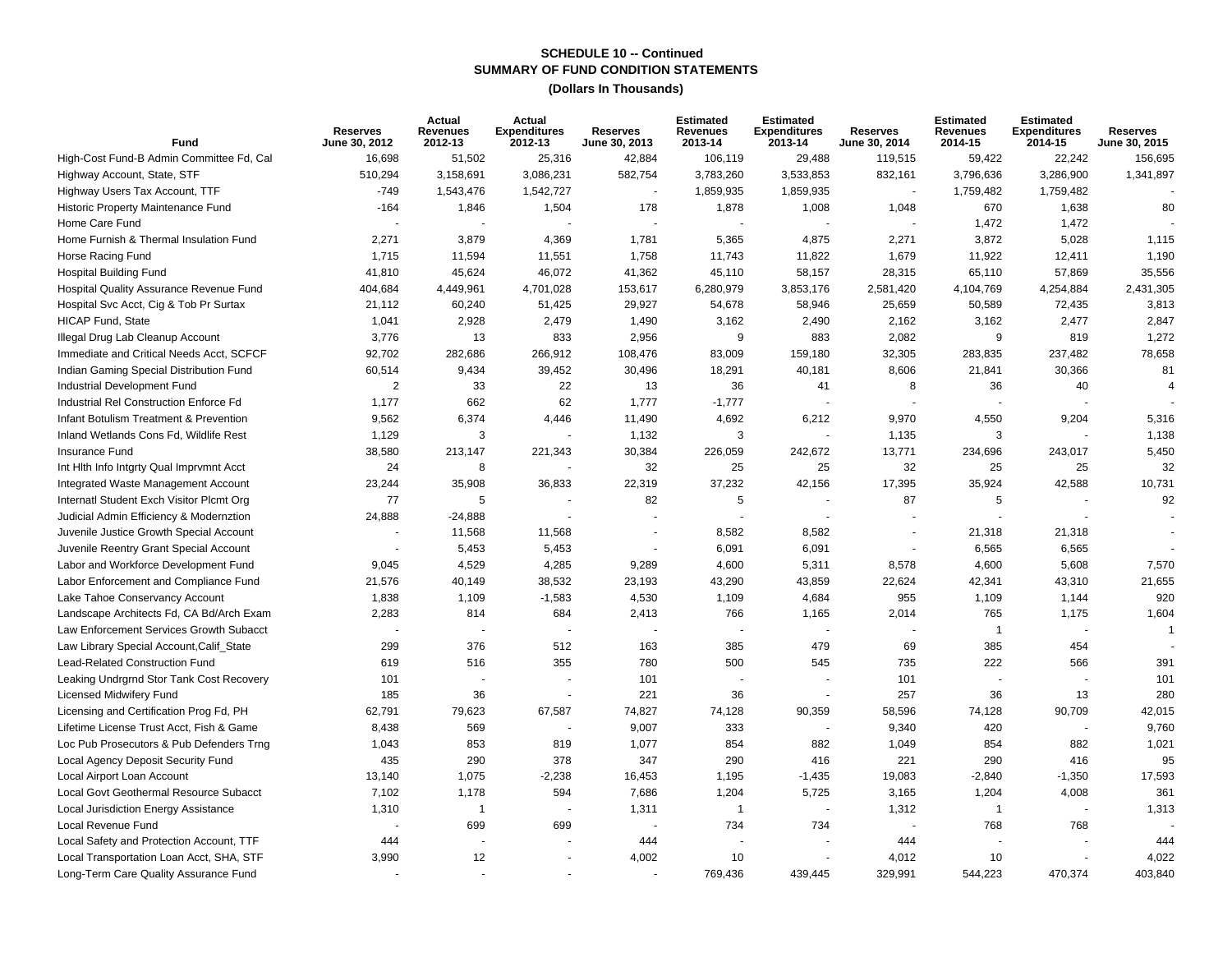| Fund                                     | <b>Reserves</b><br>June 30, 2012 | Actual<br>Revenues<br>2012-13 | Actual<br><b>Expenditures</b><br>2012-13 | <b>Reserves</b><br>June 30, 2013 | <b>Estimated</b><br><b>Revenues</b><br>2013-14 | <b>Estimated</b><br><b>Expenditures</b><br>2013-14 | <b>Reserves</b><br>June 30, 2014 | <b>Estimated</b><br><b>Revenues</b><br>2014-15 | <b>Estimated</b><br><b>Expenditures</b><br>2014-15 | <b>Reserves</b><br>June 30, 2015 |
|------------------------------------------|----------------------------------|-------------------------------|------------------------------------------|----------------------------------|------------------------------------------------|----------------------------------------------------|----------------------------------|------------------------------------------------|----------------------------------------------------|----------------------------------|
| Low Income Health MCE Out Network ECS    |                                  |                               |                                          | $\sim$                           | 50,000                                         |                                                    | 50,000                           |                                                |                                                    | 50,000                           |
| Major Risk Medical Insurance Fund        | 40,683                           | 31,348                        | 24,009                                   | 48,022                           | 31,750                                         | 42,969                                             | 36,803                           | 31,780                                         | 42,996                                             | 25,587                           |
| Managed Care Admin Fines & Penalties Fnd | 1,025                            | $-222$                        |                                          | 803                              | $-75$                                          |                                                    | 728                              |                                                |                                                    | 728                              |
| Managed Care Fund                        | 18,451                           | 39,070                        | 40,951                                   | 16,570                           | 43,945                                         | 51,665                                             | 8,850                            | 49,298                                         | 55,527                                             | 2,621                            |
| Marine Invasive Species Control Fund     | 3,692                            | 4,526                         | 4,611                                    | 3,607                            | 4,590                                          | 4,787                                              | 3,410                            | 4,590                                          | 4,698                                              | 3,302                            |
| Mass Media Comm Acct, Child & Fam Trust  | 19,745                           | 27,809                        | 27,334                                   | 20,220                           | 26,079                                         | 26,010                                             | 20,289                           | 25,179                                         | 25,179                                             | 20,289                           |
| Mass Transit Revolving Account STF       | 1,000                            |                               |                                          | 1,000                            |                                                |                                                    | 1,000                            |                                                |                                                    | 1,000                            |
| Medical Marijuana Program Fund           | 250                              | 367                           | 328                                      | 289                              | 110                                            | 210                                                | 189                              | 107                                            | 211                                                | 85                               |
| Medical Waste Management Fund            | 2,880                            | 2,253                         | 2,035                                    | 3,098                            | 2,107                                          | 2,252                                              | 2,953                            | 2,107                                          | 2,234                                              | 2,826                            |
| Mental Health Practitioner Education Fd  | 557                              | 347                           | 502                                      | 402                              | 347                                            | 542                                                | 207                              | 347                                            | 547                                                | 7                                |
| <b>Mental Health Services Fund</b>       | 674,886                          | 1,477,758                     | 1,632,471                                | 520,173                          | 1,375,664                                      | 1,483,973                                          | 411,864                          | 1,587,664                                      | 1,443,447                                          | 556,081                          |
| Mental Health Subaccount, Sales Tax Acct |                                  | 1,131,292                     | 1,131,292                                |                                  | 1,128,520                                      | 1,128,520                                          |                                  | 1,140,464                                      | 1,140,464                                          |                                  |
| Mental Hith Facility Licensing Fund      | 59                               | 363                           | 393                                      | 29                               | 380                                            | 393                                                | 16                               | 380                                            | 389                                                | $\overline{7}$                   |
| Mexican Amer Vet's Memrl Beautif/Enhance | 126                              |                               | 10                                       | 116                              | 200                                            | 316                                                |                                  |                                                |                                                    |                                  |
| Mine Reclamation Account                 | 2,723                            | 3,369                         | 4,018                                    | 2,074                            | 3,719                                          | 4,741                                              | 1,052                            | 3,719                                          | 4,648                                              | 123                              |
| Missing Children Reward Fund             | 5                                |                               |                                          | 5                                |                                                |                                                    | 5                                |                                                |                                                    |                                  |
| Missing Persons DNA Data Base Fund       | 933                              | 3,131                         | 2,995                                    | 1,069                            | 4,183                                          | 3,488                                              | 1,764                            | 3,183                                          | 3,443                                              | 1,504                            |
| Mobilehome Manufactured Home Revolv Fd   | 8,337                            | 18,369                        | 17,517                                   | 9,189                            | 18,352                                         | 18,126                                             | 9,415                            | 18,352                                         | 17,369                                             | 10,398                           |
| Mobilehome Parks & Spec. Occupancy Rv Fd | 3,993                            | 6,461                         | 6,847                                    | 3,607                            | 6,654                                          | 6,946                                              | 3,315                            | 6,654                                          | 6,784                                              | 3,185                            |
| Motor Carriers Safety Improvement Fund   | 3,038                            | 1,604                         | 2,067                                    | 2,575                            | 1,601                                          | 2,214                                              | 1,962                            | 1,601                                          | 2,224                                              | 1,339                            |
| Motor Vehicle Account, STF               | 498,719                          | 2,608,956                     | 2,732,176                                | 375,499                          | 2,991,653                                      | 3,050,977                                          | 316,175                          | 3,108,642                                      | 3,104,071                                          | 320,746                          |
| Motor Vehicle Fuel Account, TTF          | 45,421                           | $-18,212$                     | 27,209                                   |                                  | 32,346                                         | 32,346                                             |                                  | 32,430                                         | 32,430                                             |                                  |
| Motor Vehicle Insurance Account, State   | 8,405                            | 43,291                        | 22,740                                   | 28,956                           | 29,838                                         | 34,367                                             | 24,427                           | 20,000                                         | 35,872                                             | 8,555                            |
| Motor Vehicle License Fee Account, TTF   | $-30,674$                        | 10,633                        | 28,183                                   | $-48,224$                        | 71,988                                         | 23,763                                             | $\overline{1}$                   | 24,941                                         | 24,941                                             | $\overline{1}$                   |
| Motor Vehicle Parking Facil Moneys Acct  | 1,012                            | 3,030                         | 2,059                                    | 1,983                            | 3,030                                          | 3,354                                              | 1,659                            | 3,030                                          | 3,354                                              | 1,335                            |
| Motor Vehicle Trans Tax Account, TTF     | 1,751                            | $\mathbf{1}$                  |                                          | 1,752                            | $-1,751$                                       |                                                    | $\overline{1}$                   | $-1$                                           |                                                    |                                  |
| Narcotic Treatment Program Licensing Trt | 943                              | 1,484                         | 1,220                                    | 1,207                            | 1,613                                          | 1,393                                              | 1,427                            | 1,641                                          | 1,425                                              | 1,643                            |
| Native Species Conserv & Enhancement Acc | 371                              | 68                            |                                          | 439                              | 69                                             |                                                    | 508                              | 69                                             |                                                    | 577                              |
| Natural Gas Subaccount, PIRD&D Fund      | 21,478                           | 24,228                        | 23,522                                   | 22,184                           | 24,230                                         | 41,922                                             | 4,492                            | 24,230                                         | 24,020                                             | 4,702                            |
| Naturopathic Doctor's Fund               | 362                              | 259                           | 141                                      | 480                              | 217                                            | 174                                                | 523                              | 286                                            | 309                                                | 500                              |
| New Motor Vehicle Board Account          | 703                              | 1,422                         | 1,557                                    | 568                              | 1,422                                          | 1,711                                              | 279                              | 1,422                                          | 1,600                                              | 101                              |
| Nondesignated Public Hospital Supplemntl | 453                              | 2                             | $-269$                                   | 724                              | 2                                              | 724                                                | 2                                | $\overline{1}$                                 | $\overline{1}$                                     |                                  |
| Nontoxic Dry Cleaning Incentive Trst Fd  | 710                              | 150                           | 13                                       | 847                              | 180                                            | 403                                                | 624                              | 180                                            | 414                                                | 390                              |
| Notes Expense Account, State             | 250                              |                               |                                          | 250                              |                                                |                                                    | 250                              |                                                |                                                    | 250                              |
| Nuclear Planning Assessment Special Acct |                                  | 5,453                         | 5,308                                    | 145                              | 5,820                                          | 5,820                                              | 145                              | 5,909                                          | 5,909                                              | 145                              |
| Nursing Home Admin St Lic Exam Fund      | 739                              | 181                           | 116                                      | 804                              |                                                | $\sqrt{2}$                                         | 802                              |                                                |                                                    | 802                              |
| Occupancy Compliance Monitoring Account  | 17,940                           | 4,888                         | 3,528                                    | 19,300                           | 5,055                                          | 3,862                                              | 20,493                           | 5,055                                          | 4,118                                              | 21,430                           |
| Occupational Lead Poisoning Prev Account | 2,913                            | 3,207                         | 3,861                                    | 2,259                            | 3,100                                          | 4,135                                              | 1,224                            | 4,478                                          | 4,230                                              | 1,472                            |
| Occupational Safety and Health Fund      | 24,350                           | 39,923                        | 39,390                                   | 24,883                           | 54,173                                         | 52,865                                             | 26,191                           | 62,554                                         | 59,191                                             | 29,554                           |
| Occupational Therapy Fund                | 611                              | 1,784                         | 1,241                                    | 1,154                            | 1,050                                          | 1,423                                              | 781                              | 3,084                                          | 1,295                                              | 2,570                            |
| Off Highway License Fee Fund             |                                  | 2.106                         | 2.106                                    |                                  | 2,405                                          | 2,405                                              |                                  | 2,405                                          | 2,405                                              |                                  |
| Off-Highway Vehicle Trust Fund           | 209,578                          | $-33,247$                     | 83,591                                   | 92,740                           | 74,636                                         | 124,112                                            | 43,264                           | 74,210                                         | 115,518                                            | 1,956                            |
| Office of Patient Advocate Trust Fund    |                                  | 2,512                         | 2,110                                    | 402                              | 2,710                                          | 2,731                                              | 381                              | 2,712                                          | 2,741                                              | 352                              |
| Oil Spill Prevention & Administration Fd | 12,951                           | 38,518                        | 37,865                                   | 13,604                           | 38,017                                         | 42,778                                             | 8,843                            | 50,325                                         | 51,704                                             | 7,464                            |
| Oil Spill Response Trust Fund            | 12,642                           | 628                           | 2,221                                    | 11,049                           | 442                                            | 2,009                                              | 9,482                            | 433                                            | 2                                                  | 9,913                            |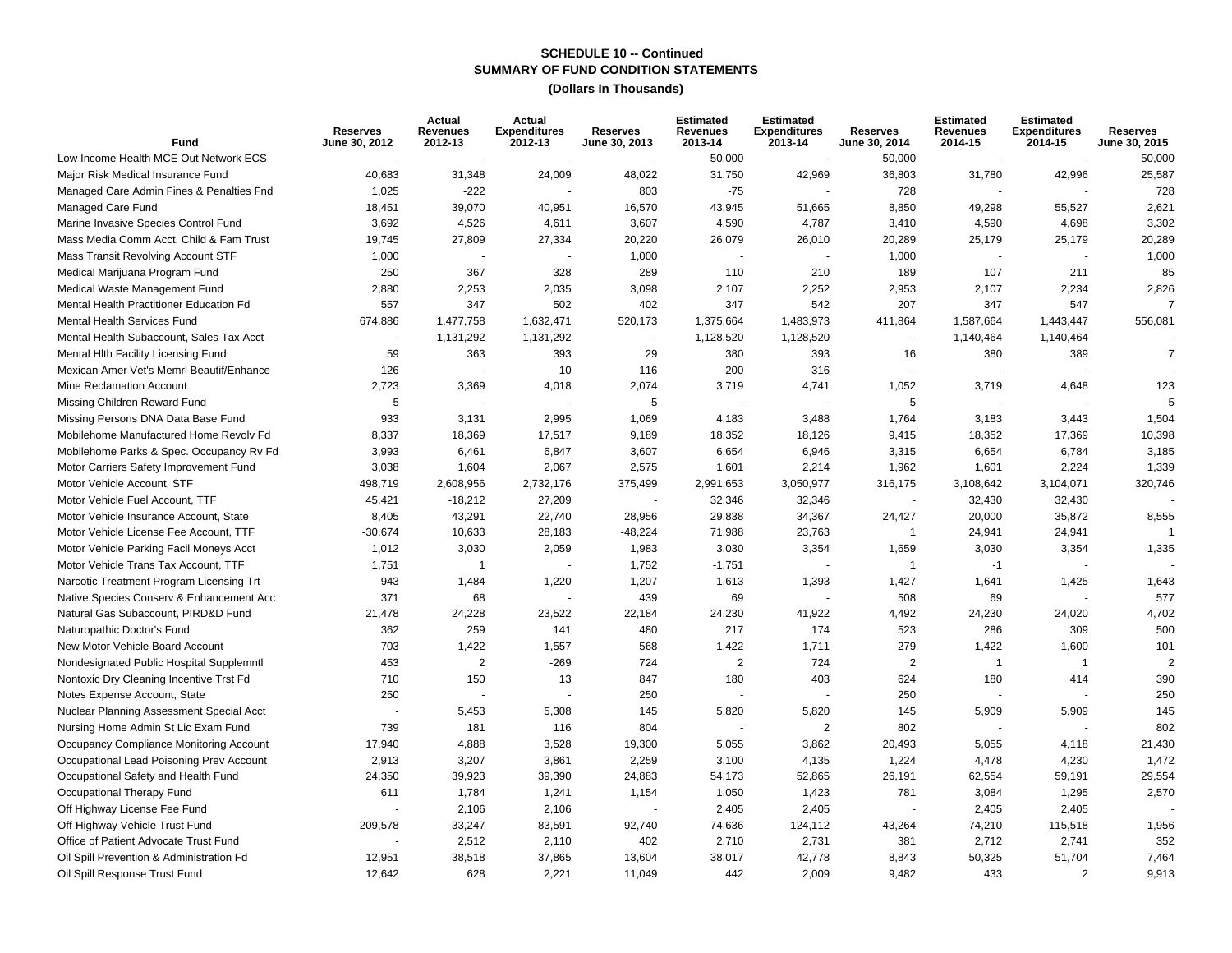| Fund                                     | <b>Reserves</b><br>June 30, 2012 | Actual<br><b>Revenues</b><br>2012-13 | Actual<br><b>Expenditures</b><br>2012-13 | <b>Reserves</b><br>June 30, 2013 | <b>Estimated</b><br>Revenues<br>2013-14 | <b>Estimated</b><br><b>Expenditures</b><br>2013-14 | <b>Reserves</b><br>June 30, 2014 | <b>Estimated</b><br>Revenues<br>2014-15 | <b>Estimated</b><br><b>Expenditures</b><br>2014-15 | <b>Reserves</b><br>June 30, 2015 |
|------------------------------------------|----------------------------------|--------------------------------------|------------------------------------------|----------------------------------|-----------------------------------------|----------------------------------------------------|----------------------------------|-----------------------------------------|----------------------------------------------------|----------------------------------|
| Oil, Gas and Geothermal Administrative   | 8,600                            | 30,552                               | 32,457                                   | 6,695                            | 31,710                                  | 36,043                                             | 2,362                            | 54,774                                  | 54,294                                             | 2,842                            |
| Olympic Training Account, California     | $\overline{4}$                   | $-4$                                 |                                          |                                  |                                         |                                                    | ÷.                               |                                         |                                                    |                                  |
| Optometry Fund, State                    | 974                              | 1,737                                | 1,441                                    | 1,270                            | 1,725                                   | 1,865                                              | 1,130                            | 1,753                                   | 1,844                                              | 1,039                            |
| Osteopathic Medical Bd of Calif Contn Fd | 2,889                            | 1,569                                | 1,382                                    | 3,076                            | 1,596                                   | 1,866                                              | 2,806                            | 1,639                                   | 1,844                                              | 2,601                            |
| Other - Unallocated Special Funds        |                                  |                                      | 13,035                                   | $-13,035$                        |                                         | $-16,971$                                          | 3,936                            | $\overline{\phantom{a}}$                | 224,087                                            | $-220,151$                       |
| Outpatient Setting Fd of Medical Board   | 257                              | 70                                   | $\mathbf{1}$                             | 326                              | $\overline{1}$                          | 27                                                 | 300                              | $\mathbf{1}$                            | 27                                                 | 274                              |
| Parks and Recreation Fund, State         | 59,319                           | 132,053                              | 118,032                                  | 73,340                           | 124,878                                 | 142,175                                            | 56,043                           | 150,218                                 | 169,853                                            | 36,408                           |
| Payphone Service Providers Committee Fd  | 217                              | $\overline{1}$                       | 9                                        | 209                              |                                         | $\overline{1}$                                     | 209                              | $\mathbf{1}$                            | 72                                                 | 138                              |
| Peace Officers' Training Fund            | 31,163                           | 45,194                               | 54,577                                   | 21,780                           | 48,447                                  | 58,537                                             | 11,690                           | 44,252                                  | 53,189                                             | 2,753                            |
| Pedestrian Safety Account, STF           | 10                               |                                      |                                          | 10                               |                                         |                                                    | 10                               | 1,996                                   |                                                    | 2,006                            |
| Penalty Acct, Ca Bev Container Recyc Fd  | 5,234                            | 731                                  |                                          | 5,965                            | 215                                     | 988                                                | 5,192                            | 230                                     | 990                                                | 4,432                            |
| Perinatal Insurance Fund                 | 21,173                           | 47,387                               | 48,907                                   | 19,653                           | 48,346                                  | 53,254                                             | 14,745                           | 48,639                                  | 57,836                                             | 5,548                            |
| Pesticide Regulation Fund, Dept of       | 15,366                           | 77,485                               | 74,846                                   | 18,005                           | 78,233                                  | 82,722                                             | 13,516                           | 80,043                                  | 83,442                                             | 10,117                           |
| Pharmacy Board Contingent Fund           | 13,597                           | 13,933                               | 13,935                                   | 13,595                           | 12,004                                  | 16,021                                             | 9,578                            | 12,992                                  | 19,388                                             | 3,182                            |
| Physical Therapy Fund                    | 915                              | 3,240                                | 3,233                                    | 922                              | 3,247                                   | 3,123                                              | 1,046                            | 3,247                                   | 3,808                                              | 485                              |
| Physician Assistant Fund                 | 997                              | 1,423                                | 1,180                                    | 1,240                            | 1,485                                   | 1,467                                              | 1,258                            | 1,544                                   | 1,486                                              | 1,316                            |
| Physician Svc Acct, Cig & Tob Pr Surtax  | 1,318                            | 895                                  | 105                                      | 2,108                            | $-1,216$                                | 105                                                | 787                              | $-676$                                  | 105                                                | 6                                |
| Pierce's Disease Management Account      | 14,525                           | 3,534                                | 3,751                                    | 14,308                           | 2,679                                   | 3,239                                              | 13,748                           | 2,679                                   | 3,362                                              | 13,065                           |
| Pilot Commissioners' Special Fd, Board   | 4,421                            | 1,682                                | 1,563                                    | 4,540                            | 1,693                                   | 2,233                                              | 4,000                            | 1,693                                   | 2,163                                              | 3,530                            |
| Podiatric Medicine Fund, Board of        | 863                              | 895                                  | 865                                      | 893                              | 896                                     | 1,125                                              | 664                              | 895                                     | 1,438                                              | 121                              |
| Political Dsclose, Acctablty, Trans, Acs |                                  | 389                                  |                                          | 389                              | 372                                     | 81                                                 | 680                              | 438                                     | 76                                                 | 1,042                            |
| Pressure Vessel Account                  | 168                              | 4,163                                | 3,813                                    | 518                              | 5,271                                   | 5,213                                              | 576                              | 5,271                                   | 5,246                                              | 601                              |
| Private Hospital Supplemental Fund       | 37,424                           | $-13,127$                            | $-28,394$                                | 52,691                           | $-5,550$                                | 46,941                                             | 200                              | 3,101                                   | 3,101                                              | 200                              |
| Private Investigator Fund                | 403                              | 708                                  | 603                                      | 508                              | 722                                     | 665                                                | 565                              | 704                                     | 693                                                | 576                              |
| Private Postsecondary Education Admin Fd | 8,350                            | 9,928                                | 7,731                                    | 10,547                           | 10,516                                  | 9,816                                              | 11,247                           | 10,713                                  | 11,119                                             | 10,841                           |
| <b>Private Security Services Fund</b>    | 6,553                            | 10,965                               | 10,515                                   | 7,003                            | 10,751                                  | 11,852                                             | 5,902                            | 10,797                                  | 12,405                                             | 4,294                            |
| Professional Engineer & Land Surveyor Fd | 658                              | 8,137                                | 6,872                                    | 1,923                            | 11,234                                  | 9,783                                              | 3,374                            | 8,278                                   | 9,648                                              | 2,004                            |
| Professional Fiduciary Fund              | 234                              | 479                                  | 365                                      | 348                              | 578                                     | 442                                                | 484                              | 593                                     | 596                                                | 481                              |
| Professional Forester Registration Fund  | 521                              | 121                                  | 152                                      | 490                              | 119                                     | 228                                                | 381                              | 119                                     | 226                                                | 274                              |
| Property Acquisition Law Money Account   | 1,384                            | 3,221                                | 2,691                                    | 1,914                            | 2,900                                   | 4,266                                              | 548                              | 4,715                                   | 4,874                                              | 389                              |
| Protective Services Growth Special Acct  |                                  | 176,223                              | 176,223                                  |                                  | 98,509                                  | 98,509                                             | $\blacksquare$                   | 191,847                                 | 191,847                                            |                                  |
| <b>Protective Services Subaccount</b>    | ٠                                | 1,640,400                            | 1,640,400                                | $\overline{\phantom{a}}$         | 1,836,991                               | 1,836,991                                          | $\sim$                           | 1,950,833                               | 1,950,833                                          |                                  |
| Psychiatric Technicians Account          | 1,847                            | 1,686                                | 2,004                                    | 1,529                            | 1,683                                   | 2,097                                              | 1,115                            | 1,685                                   | 2,082                                              | 718                              |
| Psychology Fund                          | 4,616                            | 3,669                                | 3,203                                    | 5,082                            | 3,778                                   | 4,545                                              | 4,315                            | 3,886                                   | 4,590                                              | 3,611                            |
| Pub Sch Plng Desgn & Constr Rev Reviv Fd | 14,841                           | 33,790                               | 42,362                                   | 6,269                            | 45,948                                  | 46,947                                             | 5,270                            | 50,948                                  | 47,070                                             | 9,148                            |
| Publ Utilities Comm Utilities Reimb Acct | 24,328                           | 103,394                              | 88,034                                   | 39,688                           | 117,777                                 | 89,243                                             | 68,222                           | 92,369                                  | 94,317                                             | 66,274                           |
| Public Beach Restoration Fund            | 252                              | 350                                  | 349                                      | 253                              |                                         |                                                    | 253                              | 2,950                                   | 2,950                                              | 253                              |
| Public Hospital Invest Improve Incentive |                                  | 561,219                              | 561,219                                  |                                  | 797,824                                 | 797,824                                            | $\sim$                           | 946,155                                 | 946,155                                            |                                  |
| Public Int Res, Dev & Demonstratn Progrm | 79,246                           | $-9,379$                             | 30,922                                   | 38,945                           | $-9,800$                                | 7,552                                              | 21,593                           | $-9,800$                                | 3,173                                              | 8,620                            |
| Public Res Acct, Cig & Tob Pr Surtax     | 2,605                            | 13,516                               | 12,234                                   | 3,887                            | 9,632                                   | 11,217                                             | 2,302                            | 9,625                                   | 11,254                                             | 673                              |
| Public Rights Law Enforcement Special Fd | 4,460                            | 28                                   | 4,124                                    | 364                              | 7,201                                   | 5,819                                              | 1,746                            | 5,003                                   | 5,963                                              | 786                              |
| Public Transportation Account, STF       | 227,793                          | 684,516                              | 626,491                                  | 285,818                          | 746,680                                 | 673,267                                            | 359,231                          | 589,470                                 | 643,497                                            | 305,204                          |
| Public Util Comm Transport Reimb Acct    | 5,621                            | 14,088                               | 10,405                                   | 9,304                            | 10,746                                  | 11,882                                             | 8,168                            | 10,746                                  | 11,937                                             | 6,977                            |
| Public Works Enforcement Fund, State     | 2,367                            | 908                                  | 913                                      | 2,362                            | 6,005                                   | 3,652                                              | 4,715                            | 6,755                                   | 11,394                                             | 76                               |
| PET Processing Fee Acct, Bev Cont Rec Fd | 5,566                            | 13,686                               | 10,041                                   | 9,211                            | 37,192                                  | 18,120                                             | 28,283                           | 5,623                                   | 18,561                                             | 15,345                           |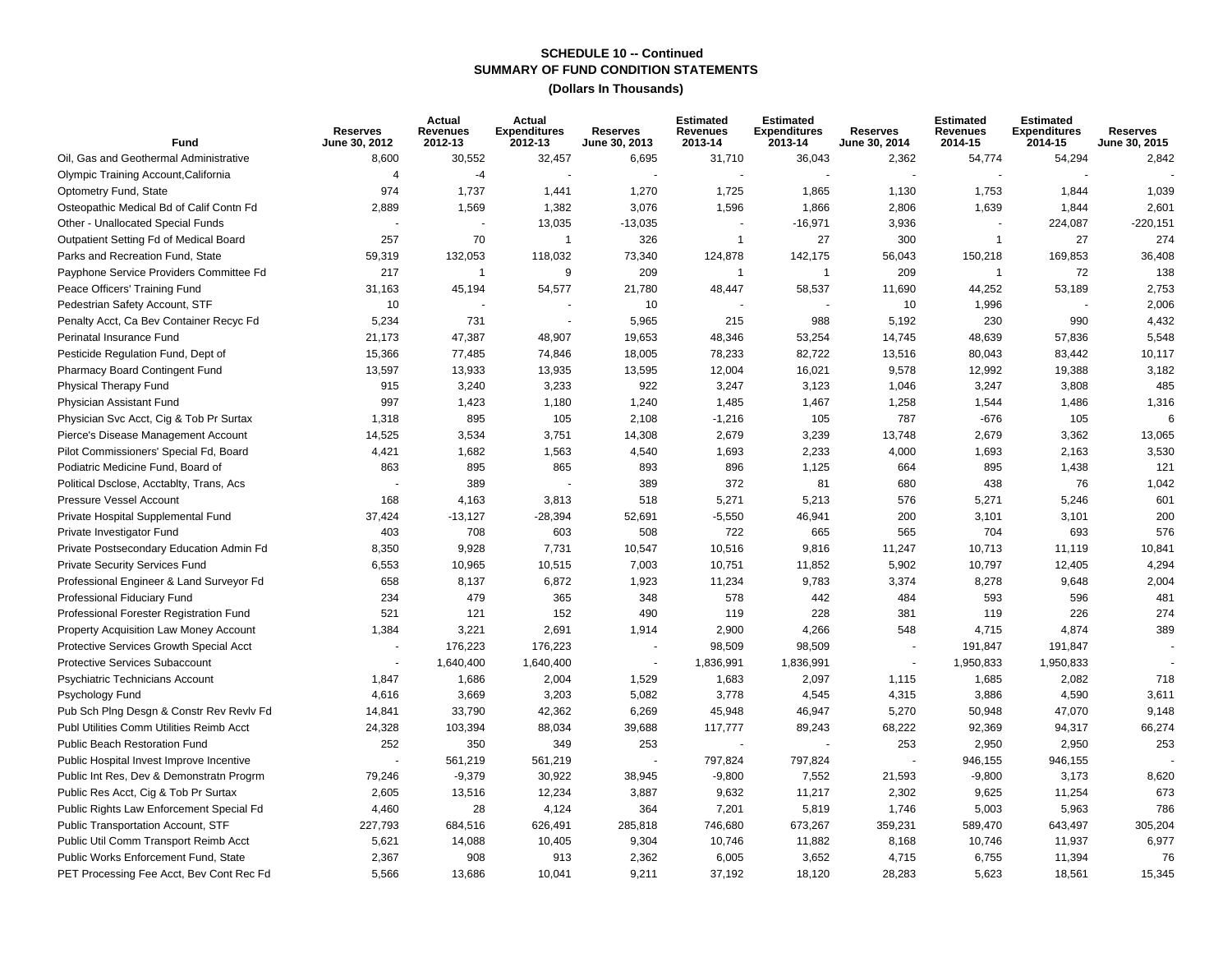| <b>Fund</b>                              | <b>Reserves</b><br>June 30, 2012 | Actual<br><b>Revenues</b><br>2012-13 | Actual<br><b>Expenditures</b><br>2012-13 | <b>Reserves</b><br>June 30, 2013 | <b>Estimated</b><br><b>Revenues</b><br>2013-14 | <b>Estimated</b><br><b>Expenditures</b><br>2013-14 | <b>Reserves</b><br>June 30, 2014 | <b>Estimated</b><br><b>Revenues</b><br>2014-15 | <b>Estimated</b><br><b>Expenditures</b><br>2014-15 | <b>Reserves</b><br>June 30, 2015 |
|------------------------------------------|----------------------------------|--------------------------------------|------------------------------------------|----------------------------------|------------------------------------------------|----------------------------------------------------|----------------------------------|------------------------------------------------|----------------------------------------------------|----------------------------------|
| PUC Ratepayer Advocate Account           | 5,079                            | 23,521                               | 22,655                                   | 5,945                            | 25,076                                         | 25,146                                             | 5,875                            | 25,218                                         | 25,200                                             | 5,893                            |
| Radiation Control Fund                   | 7,944                            | 20,125                               | 21,545                                   | 6,524                            | 21,226                                         | 22,878                                             | 4,872                            | 21,226                                         | 24,091                                             | 2,007                            |
| Rail Accident Prevention & Response Fund | 11                               |                                      |                                          | 11                               |                                                |                                                    | 11                               | $\sim$                                         |                                                    | 11                               |
| Real Estate Appraisers Regulation Fund   | 4,130                            | 3,662                                | 4,981                                    | 2,811                            | 11,220                                         | 5,445                                              | 8,586                            | 3,696                                          | 5,545                                              | 6,737                            |
| Real Estate Fund                         | 27,898                           | 46,736                               | 43,257                                   | 31,377                           | 47,598                                         | 48,082                                             | 30,893                           | 47,837                                         | 48,799                                             | 29,931                           |
| <b>Recidivism Reduction Fund</b>         |                                  |                                      |                                          |                                  |                                                | $-81,109$                                          | 81,109                           |                                                | 81,109                                             |                                  |
| Recreational Health Fund                 | 437                              | 81                                   | $\mathbf{1}$                             | 517                              |                                                |                                                    | 517                              |                                                |                                                    | 517                              |
| Recycling Market Development Rev Loan    | 10,397                           | 1,265                                | 2,458                                    | 9,204                            | 1,121                                          | 6,643                                              | 3,682                            | 3,421                                          | 3,740                                              | 3,363                            |
| Reg Environmental Health Specialist Fd   | 548                              | 299                                  | 339                                      | 508                              | 318                                            | 352                                                | 474                              | 318                                            | 343                                                | 449                              |
| Registered Nurse Education Fund          | 2,691                            | 1,873                                | 2,220                                    | 2,344                            | 1,922                                          | 2,193                                              | 2,073                            | 1,922                                          | 2,189                                              | 1,806                            |
| Registered Nursing Fund, Board of        | 7,412                            | 32,123                               | 30,539                                   | 8,996                            | 30,920                                         | 31,022                                             | 8,894                            | 34,257                                         | 36,872                                             | 6,279                            |
| Registry of Charitable Trusts Fund       | 2,347                            | 3,476                                | 2,561                                    | 3,262                            | 3,445                                          | 3,169                                              | 3,538                            | 3,416                                          | 3,137                                              | 3,817                            |
| Removal & Remedial Action Acct           | 6,211                            | 1,107                                | 1,685                                    | 5,633                            | 2,860                                          | 3,353                                              | 5,140                            | 1,950                                          | 3,313                                              | 3,777                            |
| Renewable Energy Resources Dev Trust Fnd | 1,014                            | 11,475                               | 1,920                                    | 10,569                           | $-9,974$                                       |                                                    | 595                              | $\mathbf{1}$                                   |                                                    | 596                              |
| Renewable Resource Trust Fund            | 86,422                           | 71,723                               | 35,828                                   | 122,317                          | 30,813                                         | 62,068                                             | 91,062                           | 600                                            | 72,467                                             | 19,195                           |
| Research & Devel Acct, Child & Fam Trust | 12,366                           | 13,563                               | 8,558                                    | 17,371                           | 13,051                                         | 13,051                                             | 17,371                           | 12,601                                         | 12,601                                             | 17,371                           |
| Research Acct, Cig & Tob Pr Surtax       | 2,299                            | 15,855                               | 15,734                                   | 2,420                            | 15,060                                         | 15,866                                             | 1,614                            | 14,666                                         | 15,533                                             | 747                              |
| Residential & Outpatient Prog Lic Fund   | 2,145                            | 3,108                                | 4,303                                    | 950                              | 3,896                                          | 4,536                                              | 310                              | 7,869                                          | 5,007                                              | 3,172                            |
| Resources License Plate Fund             | 761                              | 38                                   |                                          | 799                              | 38                                             | ÷.                                                 | 837                              | $-837$                                         |                                                    |                                  |
| <b>Respiratory Care Fund</b>             | 2,412                            | 2,688                                | 2,504                                    | 2,596                            | 2,812                                          | 3,263                                              | 2,145                            | 2,967                                          | 3,425                                              | 1,687                            |
| Responsibility Area Fire Prevention Fund | 24,739                           | 74,981                               | 51,052                                   | 48,668                           | 76,204                                         | 73,167                                             | 51,705                           | 76,204                                         | 79,697                                             | 48,212                           |
| <b>Restitution Fund</b>                  | 67,752                           | 107,386                              | 95,234                                   | 79,904                           | 101,752                                        | 110,092                                            | 71,564                           | 100,488                                        | 110,371                                            | 61,681                           |
| Retail Food Safety and Defense Fund      | 6                                | 14                                   |                                          | 20                               |                                                |                                                    | 20                               |                                                |                                                    | 20                               |
| <b>Rigid Container Account</b>           | 226                              |                                      | 28                                       | 198                              | 162                                            | 163                                                | 197                              | 162                                            | 163                                                | 196                              |
| Rural CUPA Reimbursement Account         | 213                              |                                      | $-55$                                    | 268                              | 1,307                                          |                                                    | 1,575                            | $\overline{a}$                                 |                                                    | 1,575                            |
| Safe Drinking Water and Toxic Enforcment | 4,226                            | 3,348                                | 2,110                                    | 5,464                            | 2,020                                          | 2,221                                              | 5,263                            | 2,020                                          | 2,727                                              | 4,556                            |
| Safe Drinking Water Account              | 8,160                            | 12,796                               | 13,112                                   | 7,844                            | 13,257                                         | 14,024                                             | 7,077                            | 13,257                                         | 15,296                                             | 5,038                            |
| Sale of Tobacco to Minors Control Acct   | 2,561                            | 91                                   | 15                                       | 2,637                            | 107                                            | 805                                                | 1,939                            | 107                                            | 795                                                | 1,251                            |
| Salmon & Steelhead Trout Restoration Acc | 152                              |                                      |                                          | 152                              |                                                | $\overline{\phantom{a}}$                           | 152                              | $\overline{\phantom{a}}$                       |                                                    | 152                              |
| San Joaquin River Conservancy Fund       | 1,128                            | 300                                  | 114                                      | 1,314                            | 300                                            | 123                                                | 1,491                            | 300                                            | 130                                                | 1,661                            |
| Satellite Wagering Account               | 56                               |                                      | 56                                       |                                  |                                                |                                                    |                                  |                                                |                                                    |                                  |
| Schl Dist Acct, Udrgrd Strg Tnk Clnp Fnd | 4,697                            | 42                                   |                                          | 4.739                            |                                                | $\sim$                                             | 4,739                            | $\sim$                                         |                                                    | 4,739                            |
| School Facilities Emergency Repair Accnt | 2,936                            | ÷,                                   | $-2,475$                                 | 5,411                            |                                                | 5,411                                              |                                  |                                                |                                                    |                                  |
| School Facilities Fee Assistance Fund    | 124                              | ÷                                    |                                          | 124                              |                                                |                                                    | 124                              | $-124$                                         |                                                    |                                  |
| School Fund, State                       | 32,813                           | 81,856                               | 94,820                                   | 19,849                           | 81,856                                         | 81,856                                             | 19,849                           | 81,856                                         | 81,856                                             | 19,849                           |
| School Land Bank Fund                    | 1,725                            | 5                                    | 474                                      | 1,256                            | 8,010                                          | 1,018                                              | 8,248                            | 10                                             | 1,087                                              | 7,171                            |
| Secondhand Dealer and Pawnbroker Fund    |                                  | 1,624                                |                                          | 1,624                            | 720                                            | 1,133                                              | 1,211                            | 720                                            | 500                                                | 1,431                            |
| Self-Insurance Plans Fund                | 4,075                            | 1,941                                | 3,174                                    | 2,842                            | 3,520                                          | 3,951                                              | 2,411                            | 3,920                                          | 3,952                                              | 2,379                            |
| Senate Operating Fund                    | 9                                |                                      |                                          | 9                                |                                                |                                                    | 9                                | $\sim$                                         |                                                    |                                  |
| Sexual Habitual Offender, DOJ            | 1,962                            | 1,927                                | 1,858                                    | 2,031                            | 1,847                                          | 2,410                                              | 1,468                            | 1,847                                          | 2,381                                              | 934                              |
| Sexual Predator Public Information Acct  | 466                              | 84                                   | 89                                       | 461                              | 84                                             | 185                                                | 360                              | 84                                             | 183                                                | 261                              |
| Site Operation and Maintenance Account   | 606                              | $-190$                               | 331                                      | 85                               | 426                                            | 412                                                | 99                               | 411                                            | 412                                                | 98                               |
| Site Remediation Account                 | 16,153                           | 10,742                               | 12,379                                   | 14,516                           | 10,742                                         | 25,109                                             | 149                              | 10,207                                         | 10,338                                             | 18                               |
| Skilled Nursing Facility Quality & Accnt | 1,723                            | 419                                  | 1,900                                    | 242                              | 1,001                                          | 465                                                | 778                              | 604                                            | 601                                                | 781                              |
| Social Services Subaccount, Sales Tx Acc |                                  | 1,673,640                            | 1,673,639                                | $\mathbf{1}$                     | 1,488,746                                      | 1,488,746                                          | $\mathbf{1}$                     | 820,219                                        | 820,218                                            | $\overline{2}$                   |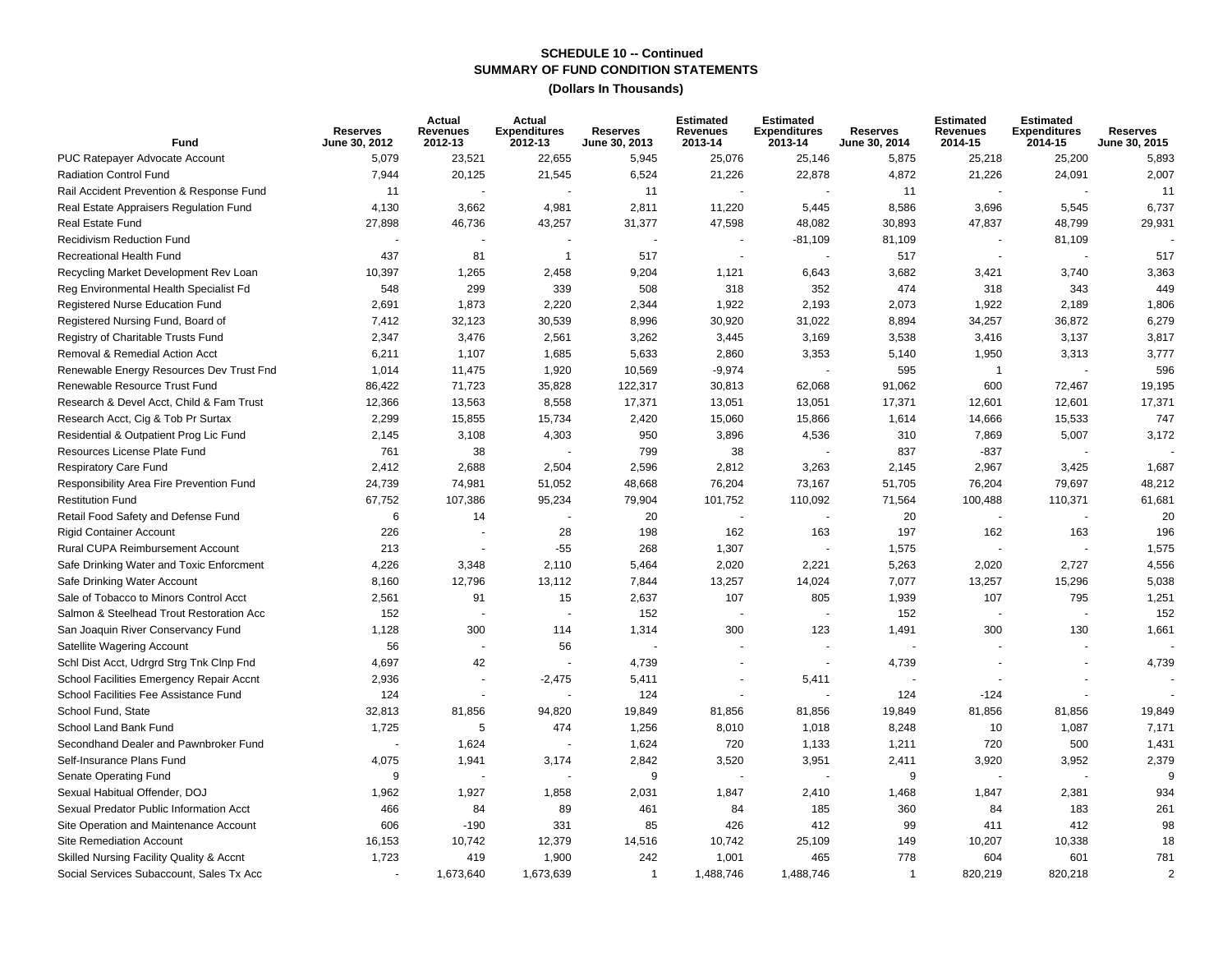| Fund                                            | <b>Reserves</b><br>June 30, 2012 | Actual<br><b>Revenues</b><br>2012-13 | Actual<br><b>Expenditures</b><br>2012-13 | <b>Reserves</b><br><b>June 30, 2013</b> | <b>Estimated</b><br>Revenues<br>2013-14 | <b>Estimated</b><br><b>Expenditures</b><br>2013-14 | <b>Reserves</b><br>June 30, 2014 | <b>Estimated</b><br><b>Revenues</b><br>2014-15 | <b>Estimated</b><br><b>Expenditures</b><br>2014-15 | <b>Reserves</b><br>June 30, 2015 |
|-------------------------------------------------|----------------------------------|--------------------------------------|------------------------------------------|-----------------------------------------|-----------------------------------------|----------------------------------------------------|----------------------------------|------------------------------------------------|----------------------------------------------------|----------------------------------|
| Soil Conservation Fund                          | 1,696                            | 2,546                                | 1,180                                    | 3,062                                   | 2,546                                   | 1,848                                              | 3,760                            | 2,743                                          | 2,783                                              | 3,720                            |
| Solid Waste Disposal Site Cleanup Tr Fd         | 5,835                            | 5,155                                | 6,757                                    | 4,233                                   | 5,047                                   | 6,630                                              | 2,650                            | 5,047                                          | 5,724                                              | 1,973                            |
| Special Account for Capital Outlay              | 93                               | $-93$                                |                                          |                                         |                                         |                                                    |                                  |                                                |                                                    |                                  |
| Specialized License Plate Fund                  |                                  |                                      |                                          |                                         | 477                                     | 477                                                |                                  | 477                                            | 477                                                |                                  |
| Speclized Frst Aid Training Pgrm Aprv Fd        |                                  |                                      |                                          |                                         |                                         |                                                    | $\sim$                           | 135                                            | 135                                                |                                  |
| Speech-Language Pathology Audio Hearing         | 860                              | 1,590                                | 1,670                                    | 780                                     | 1,879                                   | 1,894                                              | 765                              | 1,978                                          | 1,938                                              | 805                              |
| <b>State Court Facilities Construction Fund</b> | 78,627                           | 61,788                               | 59,690                                   | 80,725                                  | 109,502                                 | 68,963                                             | 121,264                          | 239,502                                        | 132,608                                            | 228,158                          |
| State Parks Revenue Incentive Subaccount        |                                  | 18,419                               | 11,835                                   | 6,584                                   | 23,340                                  | 11,003                                             | 18,921                           | 5,500                                          | 4,340                                              | 20,081                           |
| State Trial Ct Improvement & Modern Fund        | 42,523                           | 28,565                               | 26,261                                   | 44,827                                  | 9,366                                   | 29,574                                             | 24,619                           | 9,366                                          | 33,805                                             | 180                              |
| Strong-Motion Instrumnt & Seismic Mappng        | 6,524                            | 7,275                                | 6,209                                    | 7,590                                   | 7,990                                   | 9,433                                              | 6,147                            | 9,667                                          | 10,893                                             | 4,921                            |
| Structural Pest Cntrl Educ&Enforcemnt Fd        | 575                              | 372                                  | 384                                      | 563                                     | 340                                     | 395                                                | 508                              | 340                                            | 391                                                | 457                              |
| Structural Pest Control Fund                    | 1,168                            | 3,759                                | 3,564                                    | 1,363                                   | 3,901                                   | 4,494                                              | 770                              | 3,901                                          | 4,448                                              | 223                              |
| Structural Pest Control Research Fund           | 181                              | 135                                  | 3                                        | 313                                     | 120                                     | 3                                                  | 430                              | 120                                            | 3                                                  | 547                              |
| Substance Abuse Treatment Trust Fund            | 259                              |                                      |                                          | 259                                     |                                         |                                                    | 259                              |                                                |                                                    | 259                              |
| Surface Mining and Reclamation Account          | 1,764                            | 2,001                                | 2,006                                    | 1,759                                   | 2,001                                   | 2,506                                              | 1,254                            | 2,001                                          | 2,450                                              | 805                              |
| Tax Credit Allocation Fee Account               | 5,907                            | 5,076                                | 2,011                                    | 8,972                                   | 5,367                                   | 2,464                                              | 11,875                           | 5,677                                          | 2,463                                              | 15,089                           |
| <b>Teacher Credentials Fund</b>                 | $-614$                           | 14,794                               | 13,891                                   | 289                                     | 15,428                                  | 15,339                                             | 378                              | 16,228                                         | 15,931                                             | 675                              |
| <b>Technical Assistance Fund</b>                | 2,072                            | 22,855                               | 20,100                                   | 4,827                                   | 21,895                                  | 22,086                                             | 4,636                            | 22,895                                         | 23,086                                             | 4,445                            |
| Teleconnect Fd Admin Comm Fd, Cal               | $-31,457$                        | 125,591                              | 77,637                                   | 16,497                                  | 85,697                                  | 92,832                                             | 9,362                            | 108,801                                        | 107,626                                            | 10,537                           |
| Telephone Medical Advice Services Fund          | 685                              | 284                                  | 153                                      | 816                                     | 169                                     | 176                                                | 809                              | 311                                            | 179                                                | 941                              |
| Test Development and Admin Acct, Tc Fd          | 2,342                            | 4,066                                | 4,094                                    | 2,314                                   | 4,108                                   | 4,245                                              | 2,177                            | 4,108                                          | 4,221                                              | 2,064                            |
| Timber Regulation & Forest Restore Fund         |                                  | 13,545                               | 9,612                                    | 3,933                                   | 27,000                                  | 27,806                                             | 3,127                            | 27,000                                         | 27,955                                             | 2,172                            |
| Tire Recycling Management Fund, Calif           | 49,997                           | 29,824                               | 28,878                                   | 50,943                                  | 29,325                                  | 32,093                                             | 48,175                           | 29,592                                         | 42,622                                             | 35,145                           |
| Tissue Bank License Fund                        | 1,985                            | 653                                  | 509                                      | 2,129                                   | 673                                     | 533                                                | 2,269                            | 686                                            | 553                                                | 2,402                            |
| <b>Tobacco Settlement Fund</b>                  | 2,271                            |                                      |                                          | 2,271                                   |                                         |                                                    | 2,271                            |                                                |                                                    | 2,271                            |
| <b>Toxic Substances Control Account</b>         | 37,807                           | 41,469                               | 44,325                                   | 34,951                                  | 47,476                                  | 44,503                                             | 37,924                           | 45,364                                         | 46,043                                             | 37,245                           |
| <b>Traffic Congestion Relief Fund</b>           | 5,004                            | 133,416                              | 133,830                                  | 4,590                                   | 139,362                                 | 155,753                                            | $-11,801$                        | 133,012                                        | 119,367                                            | 1,844                            |
| <b>Transcript Reimbursement Fund</b>            | 281                              | 251                                  | 213                                      | 319                                     | 301                                     | 314                                                | 306                              | 301                                            | 315                                                | 292                              |
| <b>Transportation Debt Service Fund</b>         | $-1$                             | 677,725                              | 677,724                                  |                                         | 945,668                                 | 945,668                                            |                                  | 1,122,115                                      | 1,122,115                                          |                                  |
| <b>Transportation Deferred Investment Fund</b>  | 13,192                           | $-83,416$                            | $-80,496$                                | 10,272                                  | $-68,416$                               | $-81,362$                                          | 23,218                           | -56,012                                        | $-83,012$                                          | 50,218                           |
| <b>Transportation Investment Fund</b>           | 8,544                            | 35,000                               | 38,753                                   | 4,791                                   | 65,000                                  | 41,745                                             | 28,046                           | 40,000                                         | 10,249                                             | 57,797                           |
| <b>Transportation Rate Fund</b>                 | 341                              | 2,872                                | 2,152                                    | 1,061                                   | 2,433                                   | 2,845                                              | 649                              | 2,433                                          | 2,841                                              | 241                              |
| Trauma Care Fund                                | 51                               |                                      | $\overline{a}$                           | 51                                      |                                         |                                                    | 51                               |                                                |                                                    | 51                               |
| Traumatic Brain Injury Fund                     | 392                              | 849                                  | 1,066                                    | 175                                     | 818                                     | 951                                                | 42                               | 1,292                                          | 1,002                                              | 332                              |
| <b>Travel Seller Fund</b>                       | 1,977                            | 684                                  | 782                                      | 1,879                                   | 674                                     | 1,439                                              | 1,114                            | 672                                            | 1,419                                              | 367                              |
| Trial Court Security Growth Spec Account        |                                  | 11,568                               | 11,568                                   |                                         | 8,582                                   | 8,582                                              | $\sim$                           | 21,318                                         | 21,318                                             |                                  |
| <b>Trial Court Security Subaccount</b>          |                                  | 496,429                              | 496,429                                  |                                         | 507,997                                 | 507,997                                            | $\blacksquare$                   | 516,578                                        | 516,578                                            |                                  |
| <b>Trial Court Trust Fund</b>                   | 124,724                          | 1,500,531                            | 1,542,909                                | 82,346                                  | 1,420,364                               | 1,466,281                                          | 36,429                           | 1,420,364                                      | 1,451,544                                          | 5,249                            |
| Umbilical Cord Blood Collection Program         | 4,366                            | 2,308                                | 2,308                                    | 4,366                                   | 2,308                                   | 2,500                                              | 4,174                            | 2,308                                          | 2,500                                              | 3,982                            |
| Unallocated Acct, Cig & Tob Pr Surtax           | 16,630                           | 50,529                               | 48,714                                   | 18,445                                  | 44,707                                  | 48,192                                             | 14,960                           | 42,911                                         | 54,992                                             | 2,879                            |
| Unallocated Acct. Child & Families Trust        | 10,617                           | 9,046                                | 6,321                                    | 13,342                                  | 8,706                                   | 8,706                                              | 13,342                           | 8,406                                          | 8,406                                              | 13,342                           |
| Underground Storage Tank Cleanup Fund           | 142,781                          | 315,484                              | 239,136                                  | 219,129                                 | 247,903                                 | 287,483                                            | 179,549                          | 210,903                                        | 237,825                                            | 152,627                          |
| Underground Storage Tank Fund                   | 113                              |                                      |                                          | 113                                     |                                         |                                                    | 113                              |                                                |                                                    | 113                              |
| Underground Storage Tank Tester Account         | 116                              | 23                                   | 36                                       | 103                                     | 24                                      | 64                                                 | 63                               | 20                                             | 64                                                 | 19                               |
| Undrgrnd Strg Tnk Ptrlm Cnt Orphn St Cln        | 24,598                           | 92                                   | 2,294                                    | 22,396                                  |                                         |                                                    | 22,396                           |                                                | 18,650                                             | 3,746                            |